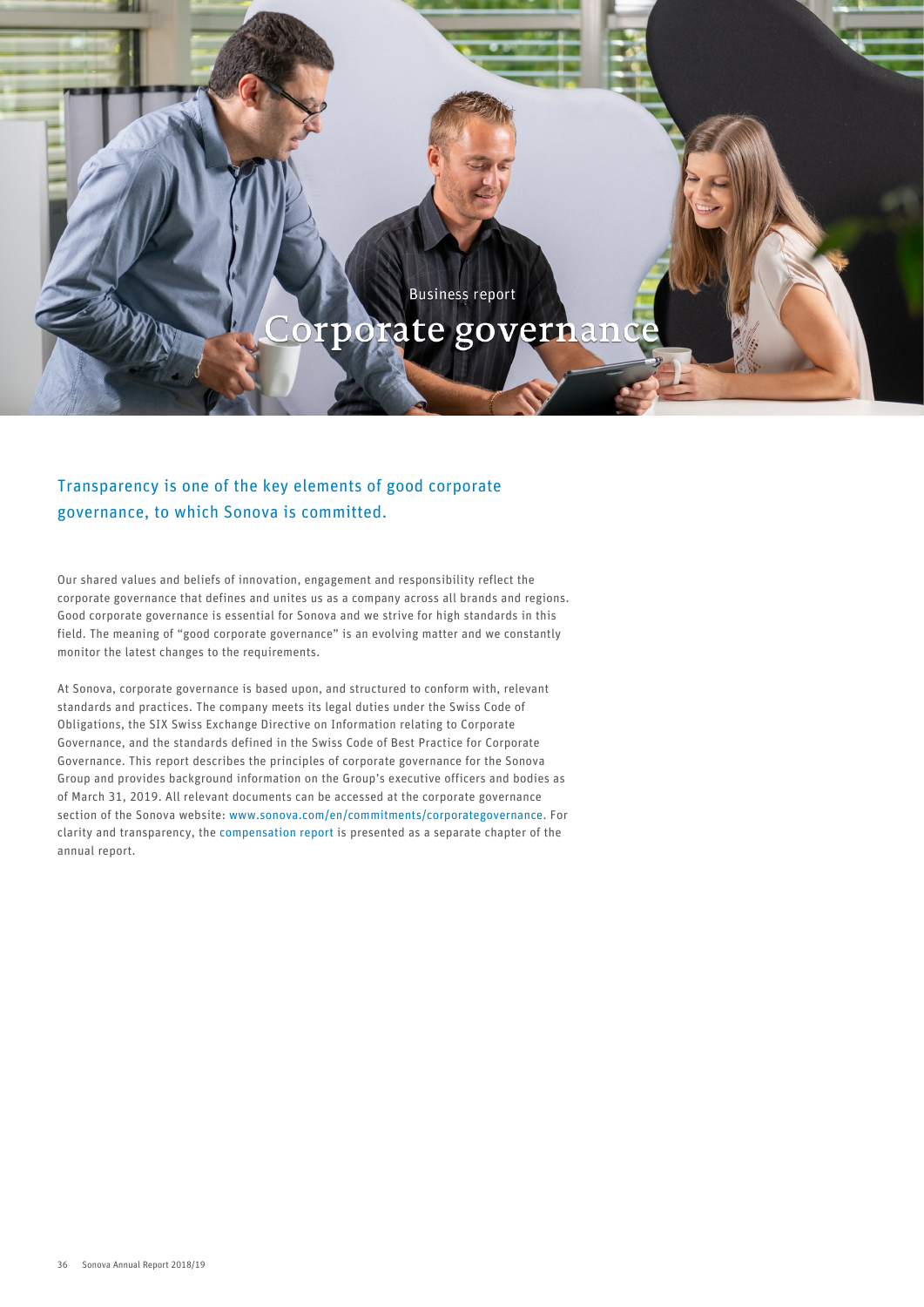## Group structure

### Operational group structure

The Sonova Group is headquartered in Stäfa, Switzerland, and is active in over 100 countries. Sonova has subsidiaries in over 30 countries and a network of independent distributors serving additional markets. Details of its business segments can be found in Note 2.2 to the consolidated financial statements.

### Listed companies

Sonova Holding AG is listed on the SIX Swiss Exchange. Of all the companies in the Sonova Group, only the ultimate parent company of the consolidated Sonova Group, Sonova Holding AG, is listed on any stock exchange.

Key data for the shares of Sonova Holding AG as of March 31, 2019:

|                                      | 2019   | 2018   | 2017   |
|--------------------------------------|--------|--------|--------|
| Market capitalization in CHF million | 12,870 | 9.917  | 9,087  |
| In % of equity                       | 542%   | 401%   | 426%   |
| Share price in CHF                   | 197.00 | 151.80 | 138.90 |

| Registered office | 8712 Stäfa, Switzerland |
|-------------------|-------------------------|
| Listed on         | SIX Swiss Exchange      |
| Security number   | 1254978                 |
| ISIN              | CH0012549785            |
| Ticker symbol     | <b>SOON</b>             |
| Par value         | CHF 0.05                |
|                   |                         |

## Non-listed companies

Note 7.6 to the consolidated financial statements provides a list of the significant companies of the Sonova Group as of March 31, 2019.

## Shareholders

## Registered shareholders

As of March 31, 2019, the shareholdings of registered shareholders were distributed as follows:

| Number of shares                     | Registered shareholders<br>31.3.2019 | Registered shareholders<br>31.3.2018 |
|--------------------------------------|--------------------------------------|--------------------------------------|
| $1 - 100$                            | 7,538                                | 7,387                                |
| $101 - 1,000$                        | 8,223                                | 9,729                                |
| $1,001 - 10,000$                     | 1,138                                | 1,277                                |
| $10,001 - 100,000$                   | 211                                  | 214                                  |
| $100,001 - 1,000,000$                | 42                                   | 35                                   |
| >1,000,000                           |                                      | h                                    |
| <b>Total registered shareholders</b> | 17,158                               | 18,648                               |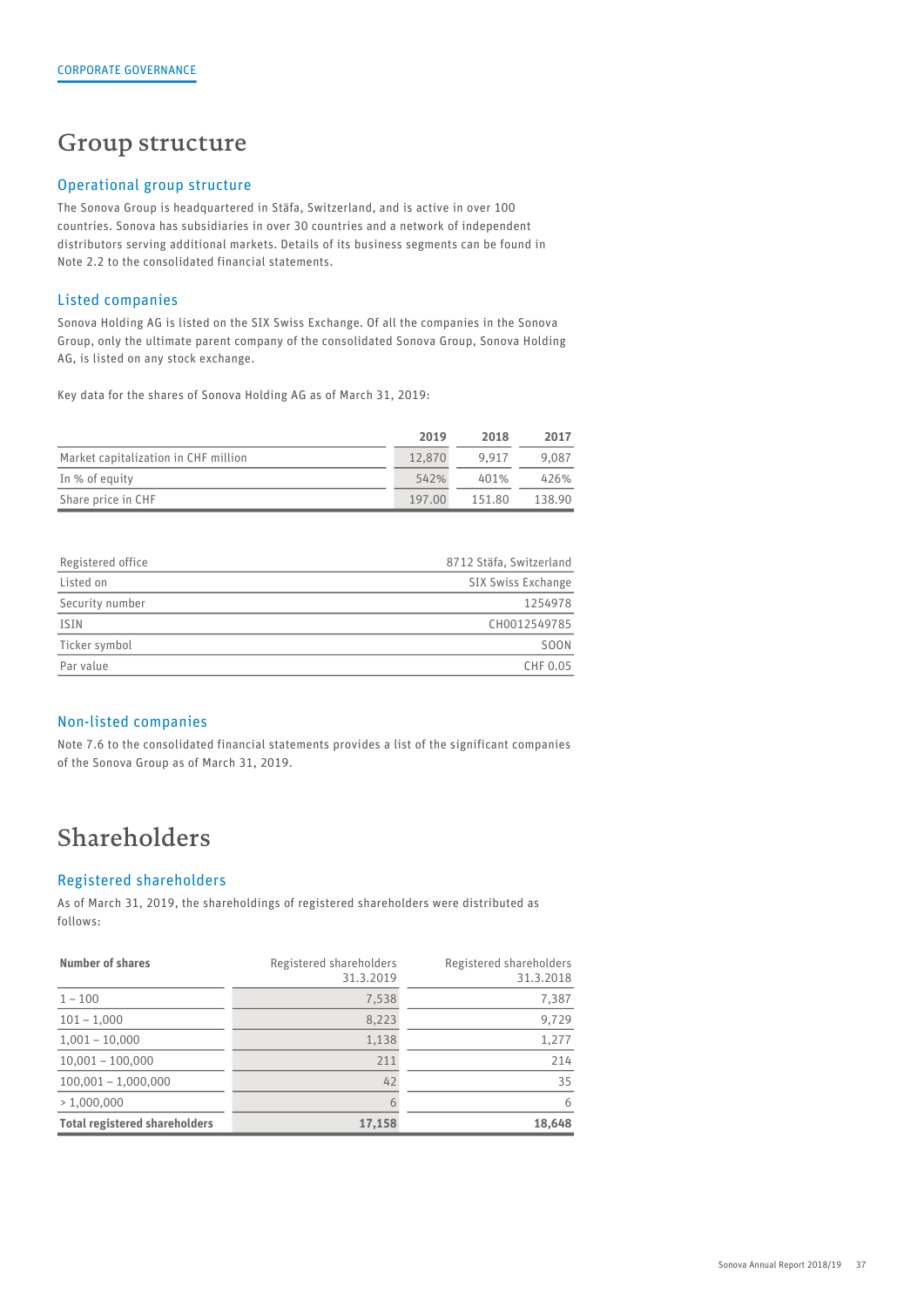### Significant shareholders

The following overview shows the registered shareholdings of significant shareholders as of March 31, 2019. Nominees are registered without voting rights. Significant shareholders may also hold non-registered shares which are reported under "Not registered":

|                                               | 2019       | 2019   | 2018       | 2018   |
|-----------------------------------------------|------------|--------|------------|--------|
|                                               | No. of     |        | No. of     |        |
|                                               | shares     | In $%$ | shares     | In $%$ |
| Beda Diethelm <sup>1)</sup>                   | 6,654,759  | 10.19  | 6,657,509  | 10.19  |
| Chase                                         |            |        |            |        |
| Nominees $Ltd.^2$                             | 5,906,307  | 9.04   | 5,610,620  | 8.59   |
| Family of Hans-Ueli Rihs <sup>133</sup>       | 3,704,307  | 5.67   | 3,733,000  | 5.71   |
| Nortrust                                      |            |        |            |        |
| Nominees Ltd. <sup>2)</sup>                   | 3,799,076  | 5.82   | 2,878,139  | 4.41   |
| Bank of New York Mellon Nominee <sup>2)</sup> | 2,724,420  | 4.17   | n/a        | 3.00   |
| <b>Fidelity Funds</b>                         | 2,241,202  | 3.43   | n/a        | 3.00   |
| Andy $Rihs^{1/4}$                             | n/a        | 3.00   | 2,009,979  | 3.08   |
| Registered shareholders with less than 3% of  |            |        |            |        |
| shares                                        | 19,332,634 | 29.59  | 23,475,488 | 35.93  |
| Not registered                                | 20,968,182 | 32.10  | 20,966,152 | 32.09  |
| <b>Total shares</b>                           | 65,330,887 | 100.00 | 65,330,887 | 100.00 |

<sup>1)</sup> The founding shareholders Andy Rihs, Beda Diethelm and Hans-Ueli Rihs were already shareholders before the Initial Public Offering in November 1994. There are no shareholders' agreements among these individuals and they can trade freely.

2) Registered without voting rights.

3) Hans-Ulrich Rihs, Gabriela Rihs and Stefan Rihs as a group jointly control 3,704,307 registered shares (corresponding to 5.67% of total Sonova share capital) as of December 24, 2018. These shares were previously controlled by Hans-Ulrich Rihs as a single shareholder.

4) Andy Rihs deceased on April 18, 2018.

For information on shareholders of Sonova Holding AG that have reported shareholdings of over 3% or a reduction of shareholdings below 3% in the financial year (FY) 2018/19, please refer to the website of the Disclosure Office of the SIX Swiss Exchange [www.six-exchange](http://www.six-exchange-regulation.com/en/home/publications/significant-shareholders.html)[regulation.com/en/home/publications/significant-shareholders.html](http://www.six-exchange-regulation.com/en/home/publications/significant-shareholders.html).

## Cross-shareholdings

Sonova Holding AG has no cross-shareholdings with other companies.

## Articles of Association

The Articles of Association of Sonova Holding AG remained unchanged in FY 2018/19 and are available at [www.sonova.com/en/investors/articles-association](http://www.sonova.com/en/investors/articles-association).

## Capital structure

## Share capital

As of March 31, 2019, the ordinary share capital of Sonova Holding AG was CHF 3,266,544.35 fully paid up and divided into 65,330,887 registered shares with a par value of CHF 0.05 each.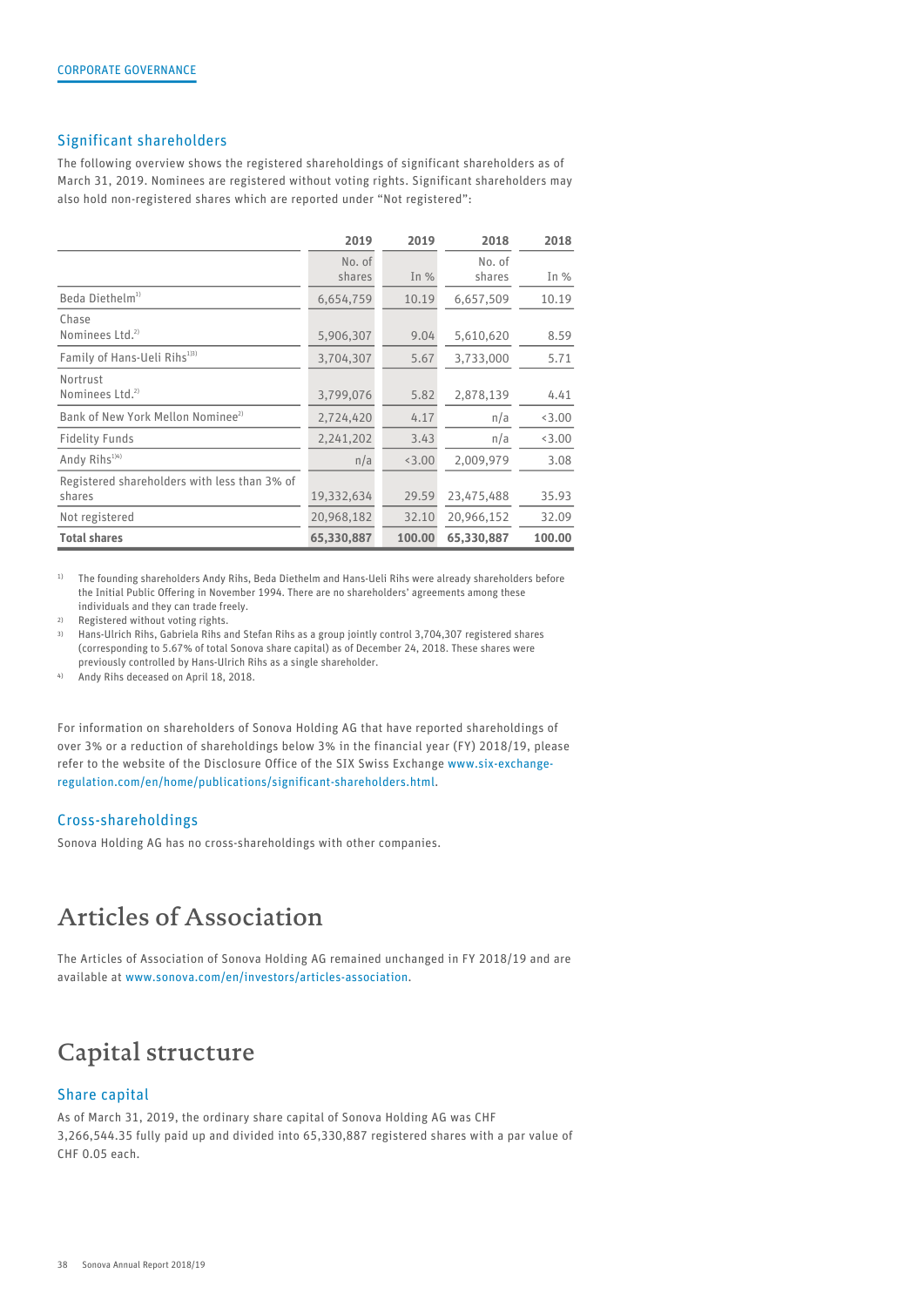Sonova Holding AG has issued neither participation certificates nor profit-sharing certificates.

With the exception of the treasury shares held by the company itself, each share represents one vote at the General Shareholders' Meeting and is entitled to dividend payments. As of March 31, 2019, the company held 966,324 treasury shares (3,622 in the previous year).

More information on the share capital can be found in Art. 3 of the Articles of Association available at [www.sonova.com/en/investors/articles-association](http://www.sonova.com/en/investors/articles-association).

## Authorized and conditional capital

#### Authorized capital

Sonova Holding AG has no authorized capital.

#### Conditional capital

The Annual General Shareholders' Meeting (AGM) 2005 approved the creation of conditional share capital of 3,301,120 registered shares with a par value of CHF 0.05 per share to improve the company's financial flexibility. This capital may be used for exercising option and conversion rights granted in connection with bonds or similar debt instruments issued by the company to finance the acquisition of companies, parts of companies or shareholdings.

The AGMs in 1994 and 2000 approved the creation of conditional share capital of 8,000,000 registered shares with a par value of CHF 0.05 per share for distribution to key employees of the Sonova Group through an equity participation program.

The conditional capital amounts to a maximum of CHF 266,107 which equates to 8.13% of the existing share capital.

More information on the conditional share capital can be found in Art. 4 of the Articles of Association available at [www.sonova.com/en/investors/articles-association](http://www.sonova.com/en/investors/articles-association).

#### **Options**

In FY 2018/19, a total of 249,760 options and Stock Appreciation Rights (SARs) were granted as part of the Sonova Executive Equity Award Plan (EEAP). In FY 2017/18, the number of options (including performance options) and SARs granted totaled 389,358. As of March 31, 2019, there were 1,260,889 options, performance options and SARs outstanding (compared with 1,299,812 in the previous year). Each of the options entitles the holder to purchase one registered share in Sonova Holding AG with a par value of CHF 0.05 at the respective exercise price and upon meeting certain performance criteria, while the SAR entitles to receive a cash settlement equal to the option value. The EEAP is described in greater detail in the [compensation report a](#page--1-0)nd in Note 7.4 to the consolidated financial statements.

### Convertible bonds

Sonova Holding AG has not issued any convertible bonds.

#### Changes in capital

As of March 31, 2019, the capital of Sonova Holding AG comprised the following:

|                              | 2019       | 2018       |
|------------------------------|------------|------------|
| Ordinary capital (in CHF)    | 3,266,544  | 3,266,544  |
| Total shares                 | 65,330,887 | 65,330,887 |
| Conditional capital (in CHF) | 266,107    | 266,107    |
| Conditional shares           | 5,322,133  | 5,322,133  |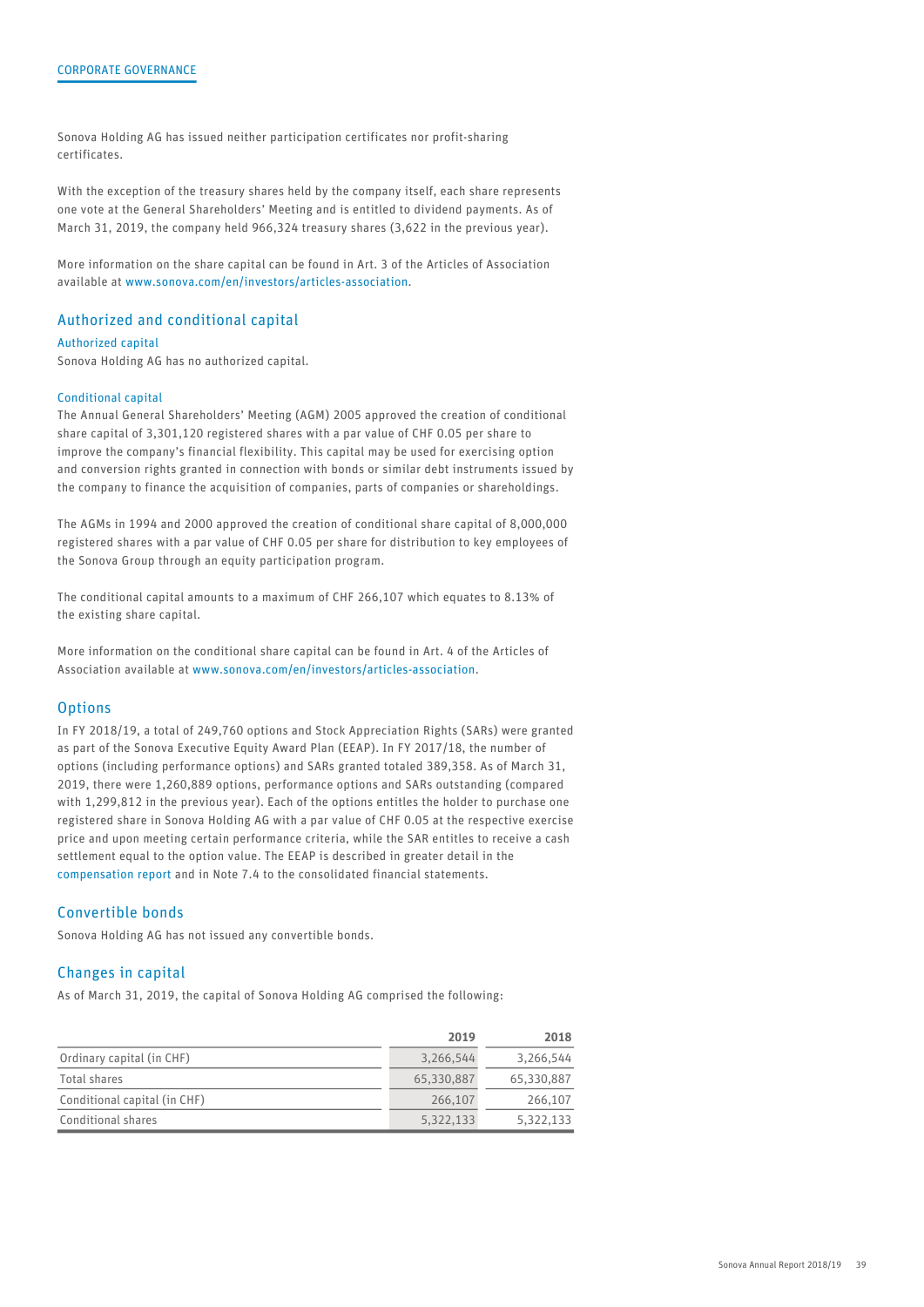Of the 8,000,000 maximum approved conditional shares, a total of 5,978,987 shares with a par value of CHF 0.05 each was issued prior to FY 2018/19. Starting in FY 2014/15, Sonova decided to purchase shares on the market to fulfill its obligations under the long-term incentive plans and not to issue shares out of the conditional share capital. The maximum conditional share capital reserved for long-term incentive plans therefore remained unchanged at 2,021,013 shares.

The conditional share capital of 3,301,120 registered shares, which was created on July 7, 2005 in order to increase the company's financial flexibility, has not yet been used.

#### Share buyback program

On August 31, 2018, Sonova announced a new share buyback program that started in October 2018. The program is targeted to buy back shares worth up to CHF 1.5 billion and runs up to 36 months. The buyback is conducted via a separate trading line on the SIX Swiss Exchange. The shares are repurchased for the purpose of a capital reduction, subject to approval by future Annual General Shareholders' Meetings.

As of March 31, 2019, Sonova has repurchased a total of 932,750 registered shares through this buyback program (equivalent to 1.4277% of the share capital at the beginning of the program) for a total amount of CHF 157.8 million at an average purchase price of CHF 169.16 per share. Maintaining a conservative financial policy, Sonova expects to have sufficient funds to further invest in R&D and capital expenditure, to expand the Group's distribution network and market reach, and to undertake bolt-on acquisitions in addition to the new share buyback program. In the event of an attractive larger acquisition opportunity, the program can be suspended.

The transactions conducted as part of the share buyback program are available at [www.sonova.com/en/investors/share-buyback-programs](http://www.sonova.com/en/investors/share-buyback-programs).

#### Limitations on transferability and nominee registrations

#### Limitations on transferability for each share category

To be recognized as a shareholder with full voting rights, the acquirer of shares must submit a written application for registration in the share register. The company may refuse registration in the share register if applicants do not explicitly declare that they have acquired and will hold the shares in their own name and for their own account. The company may further refuse entry of the acquirer as a shareholder or usufructuary with a voting right to the extent that the shares held would exceed 5% of the overall number of shares shown in the Commercial Register (Art. 8 para. 6 of the Articles of Association). Linked parties are considered as one person. This registration restriction does not apply to the founding shareholders. The Board of Directors may grant exceptions where there is justified cause, in which case no special quorum is required.

More information on the limitations on transferability and registrations can be found in Art. 8 of the Articles of Association available at [www.sonova.com/en/investors/articles-association.](http://www.sonova.com/en/investors/articles-association)

#### Exceptions granted in the year under review

No exceptions were granted by the Board of Directors during the reporting period.

#### Admissibility of nominee registrations

The Board of Directors can issue regulations specifying the conditions under which trustees/ nominees are recognized as shareholders with voting rights (Art. 8 para. 5 of the Articles of Association, available at [www.sonova.com/en/investors/articles-association\)](http://www.sonova.com/en/investors/articles-association).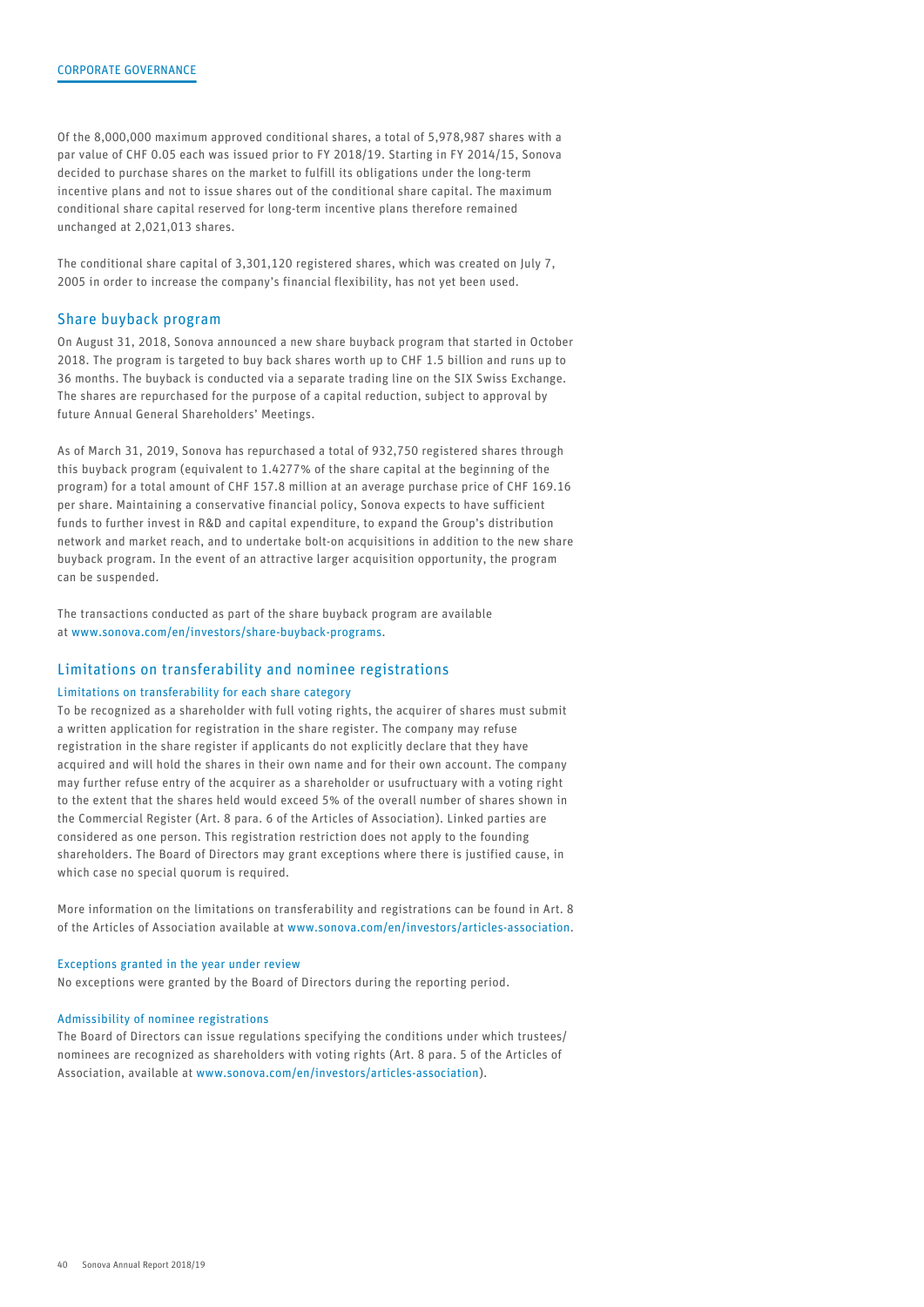Procedure and conditions for cancelling statutory privileges and limitations on transferability

A resolution of the General Shareholders' Meeting approved by a relative majority of the votes cast is sufficient for cancellation (Art. 15 para. 4 no. 3 of the Articles of Association, available at [www.sonova.com/en/investors/articles-association](http://www.sonova.com/en/investors/articles-association)).

## <span id="page-5-0"></span>Board of Directors

## Introduction

The Board of Directors of Sonova Holding AG sets the overall direction and supervision of the management (see Art. 716a para. 1 of the Swiss Code of Obligations). Its organization is reflected in the Organizational Rules (available at [www.sonova.com/en/investors/](http://www.sonova.com/en/investors/organizational-regulations) [organizational-regulations](http://www.sonova.com/en/investors/organizational-regulations)) and the Board Committee Charters (available at [www.sonova.com/en/investors/committee-charters](http://www.sonova.com/en/investors/committee-charters)).

### Board of Directors independence

Members of the Board of Directors are considered to be independent, according to Art. 14 of the Swiss Code of Best Practice for Corporate Governance and Art. 6 lit. c of the Organizational Regulations, if they personally or in association with related persons have not been a member of the Management Board during the last three years, and have no or only comparatively minor business relations with the company. According to these rules all members of Sonova's Board of Directors are considered to be independent with the exception of Lukas Braunschweiler, former CEO and member of the Board of Directors since the 2018 AGM. He will for the time being not be a member of any board committees (for more details see [section 3.1](#page--1-1) of the compensation report).

## Executive management positions

No member of the Board of Directors holds an executive management position with Sonova Holding AG or any of its subsidiaries.

## Business connections of Board members with Sonova Holding AG or its subsidiaries

In the 2018/19 financial year, there were no business connections between individual Board members, including companies or organizations represented by them, and Sonova Holding AG.

## Other activities and vested interests

Except as disclosed in the biographies of the members of the Board of Directors, no member of the Board of Directors holds any position in a governing or supervisory body of any important private or public sector organization, institution, or foundation; none holds any permanent management or consultancy position with an important interest group, or any public or political office.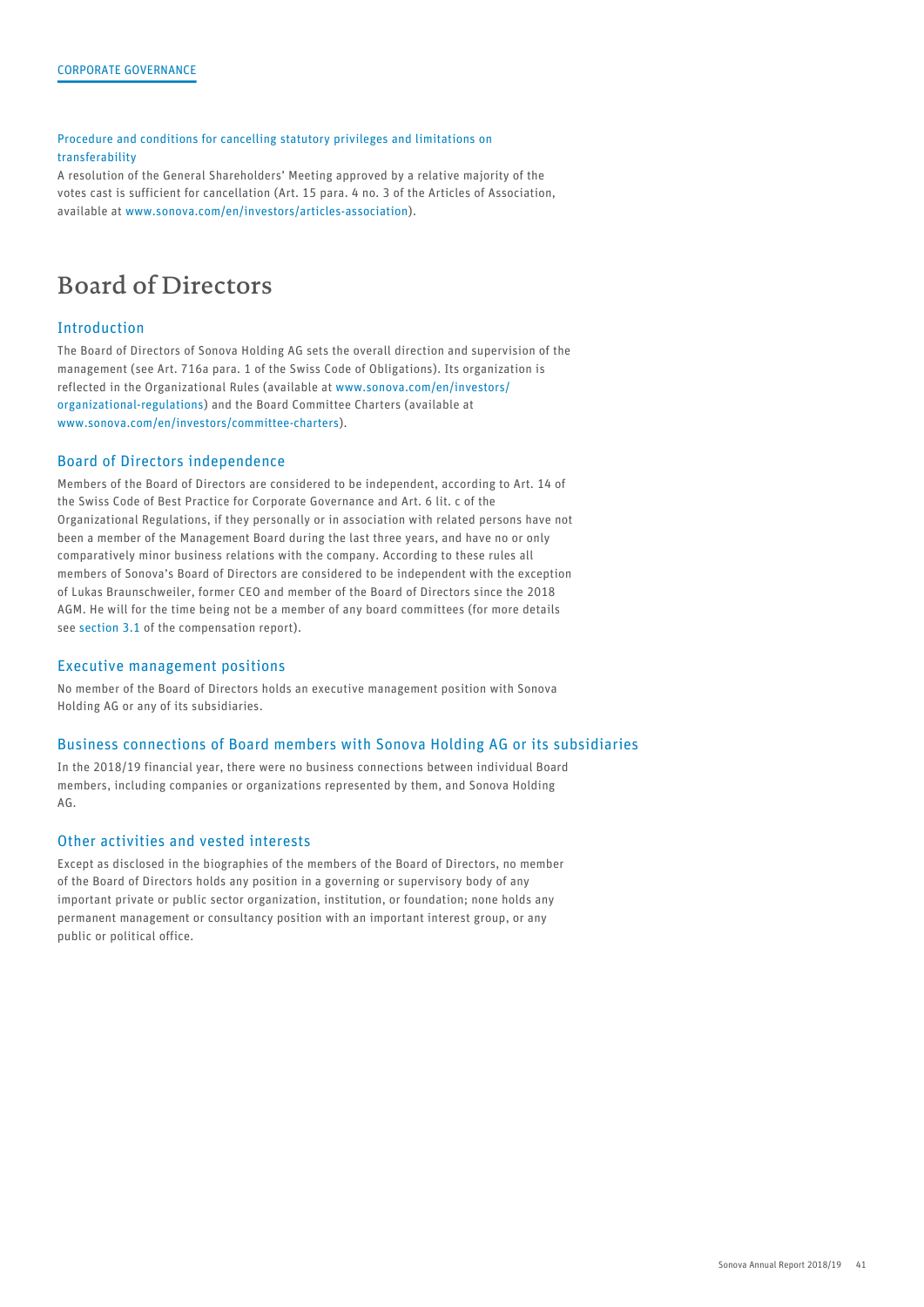## Mandates outside Sonova Holding AG

No member of the Board of Directors may hold more than four additional mandates in listed companies and in total no more than six additional mandates. The following mandates are not subject to these limitations:

- Mandates in companies which are controlled by Sonova or in companies which control Sonova;
- Up to ten mandates held at the request of Sonova or companies controlled by Sonova;
- Up to six mandates in associations, charitable organizations, foundations, trusts, and employee welfare foundations.

For further details please see Art. 30 of the Articles of Association, available at [www.sonova.com/en/investors/articles-association](http://www.sonova.com/en/investors/articles-association).

### Board of Directors competence and Board evaluation

The Board of Directors evaluates current and prospective directors according to a skills and experience competency matrix to ensure that the Board has an appropriate mix of relevant skills and experience. The matrix includes criteria relating to executive management expertise, board experience, relevant industry know-how, strategic thinking (incl. M&A), international/regional experience, technology/product development experience (HW&SW), digital expertise, IT/SLC expertise, financial expertise, sales/marketing expertise, retail and service expertise, HR expertise, gender diversity, race diversity, and expertise in legal, regulatory, compliance, and corporate governance.

The Nomination and Compensation Committee/Board of Directors evaluates current and prospective members of the Board of Directors against the criteria matrix to ensure an appropriate mix of relevant skills and experience represented in the Board. The Nomination and Compensation Committee/Board of Directors uses this information, including when potential gaps are identified, to help inform profiles for new director searches.

Furthermore, an annual self-assessment is conducted to evaluate the work of the Board of Directors in order to:

- Ensure and enhance a comprehensive understanding of the business and the Company;
- Evaluate the work of the Board of Directors, its committees, the individual board members and the Chairman;
- Make the best use of the human capital represented in the Board of Directors;
- Optimize efficiency, effectiveness of working methods, and cooperation among members of the Board of Directors and members of the Management Board.

The Chairman of the Board of Directors initiates the annual Board of Directors selfassessment by distributing an evaluation questionnaire, which has previously been approved by the Board of Directors. The Chairman of the Board of Directors is responsible for collecting the assessments and for initiating the review of the consolidated results by the Nomination and Compensation Committee and subsequently the Board of Directors.

## Elections, terms of office and biographies

#### Election procedure and limits on the terms of office

Art. 16 para. 1 of the Articles of Association of Sonova Holding AG states that the Board of Directors must consist of a minimum of three and a maximum of nine members. The members of the Board of Directors are elected by the shareholders at the General Shareholders' Meeting (Art. 10 no. 2 of the Articles of Association, available at [www.sonova.com/en/](http://www.sonova.com/en/investors/articles-association) [investors/articles-association\)](http://www.sonova.com/en/investors/articles-association).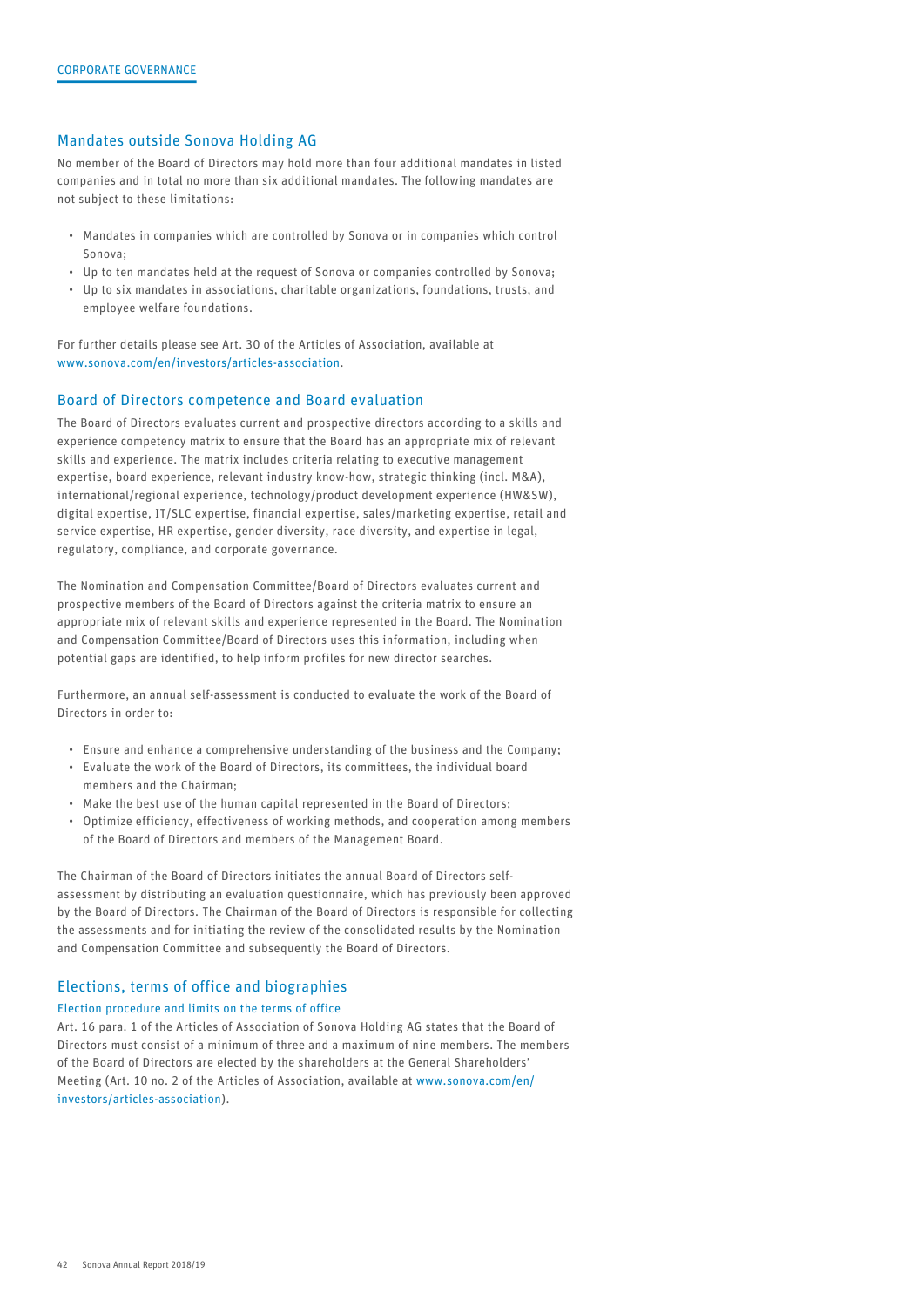Re-elections for successive terms are possible. Members of the Board of Directors shall retire automatically at the first General Shareholders' Meeting following their seventieth birthday. In exceptional cases, the Board of Directors may make an exemption. For further details please see Art. 16 of the Articles of Association, available at [www.sonova.com/en/investors/](http://www.sonova.com/en/investors/articles-association) [articles-association](http://www.sonova.com/en/investors/articles-association) and Art. 6 of the Organizational Regulations, available at [www.sonova.com/en/investors/organizational-regulations.](http://www.sonova.com/en/investors/organizational-regulations)

#### First election and remaining term of office

The following table shows the date of first election for each member of the Board of Directors. The Articles of Association require that the term of office of a Board member ends after completion of the next ordinary General Shareholders' Meeting. As a consequence, each Board member will have to be re-elected annually at the General Shareholders' Meeting. All previous Board members were re-elected by the 2018 General Shareholders' Meeting (the Articles of Association are available at [www.sonova.com/en/investors/articles-association](http://www.sonova.com/en/investors/articles-association)). Lukas Braunschweiler was newly elected to the Board of Directors for the first time at the AGM in 2018 after he stepped down on March 31, 2018 as CEO of the Sonova Group.

| <b>Name</b>              | <b>Position</b> | <b>First elected</b> |
|--------------------------|-----------------|----------------------|
| Robert F. Spoerry        | Chairman        | 2003                 |
| Beat Hess                | Vice Chairman   | 2012                 |
| Lynn Dorsey Bleil        | Member          | 2016                 |
| Lukas Braunschweiler     | Member          | 2018                 |
| Michael Jacobi           | Member          | 2003                 |
| <b>Stacy Enxing Seng</b> | Member          | 2014                 |
| Ronald van der Vis       | Member          | 2009                 |
| Anssi Vanjoki            | Member          | 2009                 |
| Jinlong Wang             | Member          | 2013                 |

## Robert F. Spoerry

(born 1955, Swiss citizen) has been Chairman of the Board of Sonova Holding AG since March 30, 2011, and a non-executive member of the Board since 2003. He also serves as Chairman of the Nomination and Compensation Committee.

Robert F. Spoerry is also the non-executive Chairman of the Board of Mettler Toledo International Inc., a leading global manufacturer and marketer of precision instruments and related services for use in laboratory, manufacturing, and food retailing applications. He joined Mettler Toledo in 1983 and was CEO from 1993 to 2007. He led the buyout of Mettler-Toledo from Ciba-Geigy in 1996, and the company's subsequent Initial Public Offering on the New York Stock Exchange (NYSE) in 1997. In 1998, he was nominated as Chairman of the Board.

His long-standing experience in the technology sector, his deep knowledge of Sonova and his strong technical background with innovation-driven companies provides a substantial benefit to the Group and its shareholders. Robert F. Spoerry devotes a substantial amount of his time to his service as Chairman of the Board and Chairman of the Nomination and Compensation Committee.

Robert F. Spoerry graduated in mechanical engineering from the Swiss Federal Institute of Technology (ETH) in Zurich, Switzerland, and holds an MBA from the University of Chicago.

#### Outside mandates:

- Member of the Board of Conzzeta Holding AG
- Non-executive Chairman of the Board of Mettler Toledo International Inc.

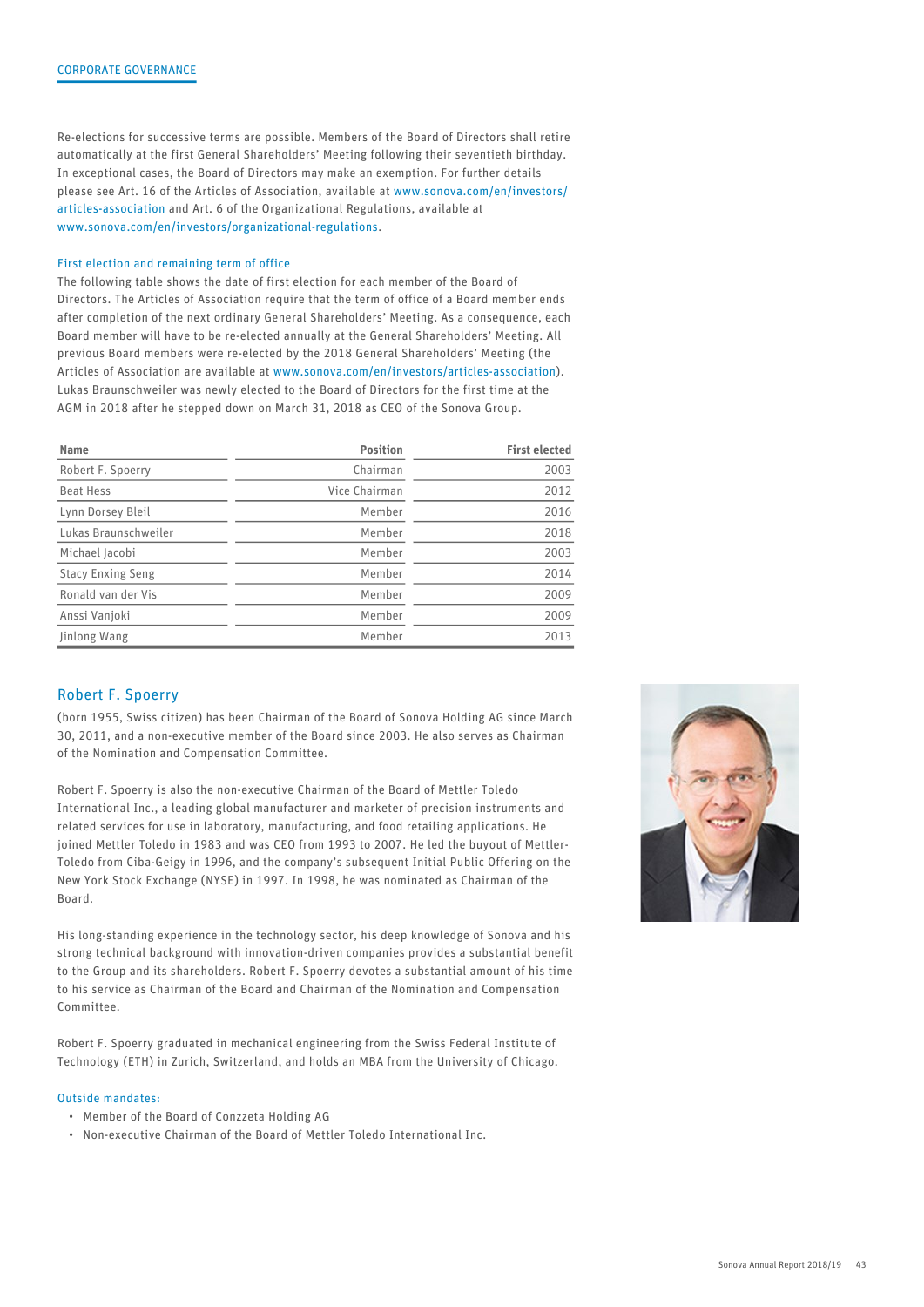#### Beat Hess

(born 1949, Swiss citizen) has been Vice Chairman and a non-executive member of the Board of Sonova Holding AG since June 19, 2012. He serves on the Nomination and Compensation Committee.

From 1988 to 2003, he served as General Counsel of ABB Group and, from 2003 to 2011, as Group Legal Director and member of the Group Executive Committee of Royal Dutch Shell plc.

With his broad international and legal experience, including in the areas of compensation, corporate governance, compliance and risk management, Dr. Beat Hess adds substantial insight into these topics.

Beat Hess studied at the Universities of Geneva, Freiburg, and Miami, is an attorney-at-law and holds a doctorate in Law.

#### Outside mandates:

- Member of the Board of Directors of Nestlé S.A.
- Chairman of the Board of Directors of LafargeHolcim Ltd. (since May 2016; previously Vice Chairman)

#### Lynn Dorsey Bleil

(born in 1963, US citizen) has been a non-executive member of the Board since 2016. She retired as Senior Partner (Director) from McKinsey&Company in the US in 2013 after more than 25 years of advising senior management and boards of leading healthcare companies on corporate and business unit strategy, mergers and acquisitions, and public policy across all segments of the healthcare value chain. She was also a member of the Board of Directors of Auspex Pharmaceuticals until its sale to Teva in March 2015, and DST Systems until its sale to SS&C in April 2018. Lynn Dorsey Bleil is also a member of the Board of Directors of Alcon Inc., a newly formed company spun off from Novartis AG.

With her extensive experience in advising North American healthcare companies across the entire value chain, she brings very valuable strategic perspectives to the Group.

Lynn Dorsey Bleil holds a Bachelor's Degree in Chemical Engineering from Princeton University and a Master's degree in Business Administration from the Stanford University Graduate School of Business.

#### Outside mandates:

- Member of the Board of Directors, the Audit Committee, and the Innovation Committee of Alcon Inc.
- Member of the Board of Directors, Nominating & Governance Committee, and Compensation Committee of Stericycle, Inc.
- Member of the Board of Directors, the Compensation Committee, and the Nominating & Governance Committee of Amicus Therapeutics, Inc.
- Vice Chairman of the Governing Board of Intermountain Healthcare Park City Hospital



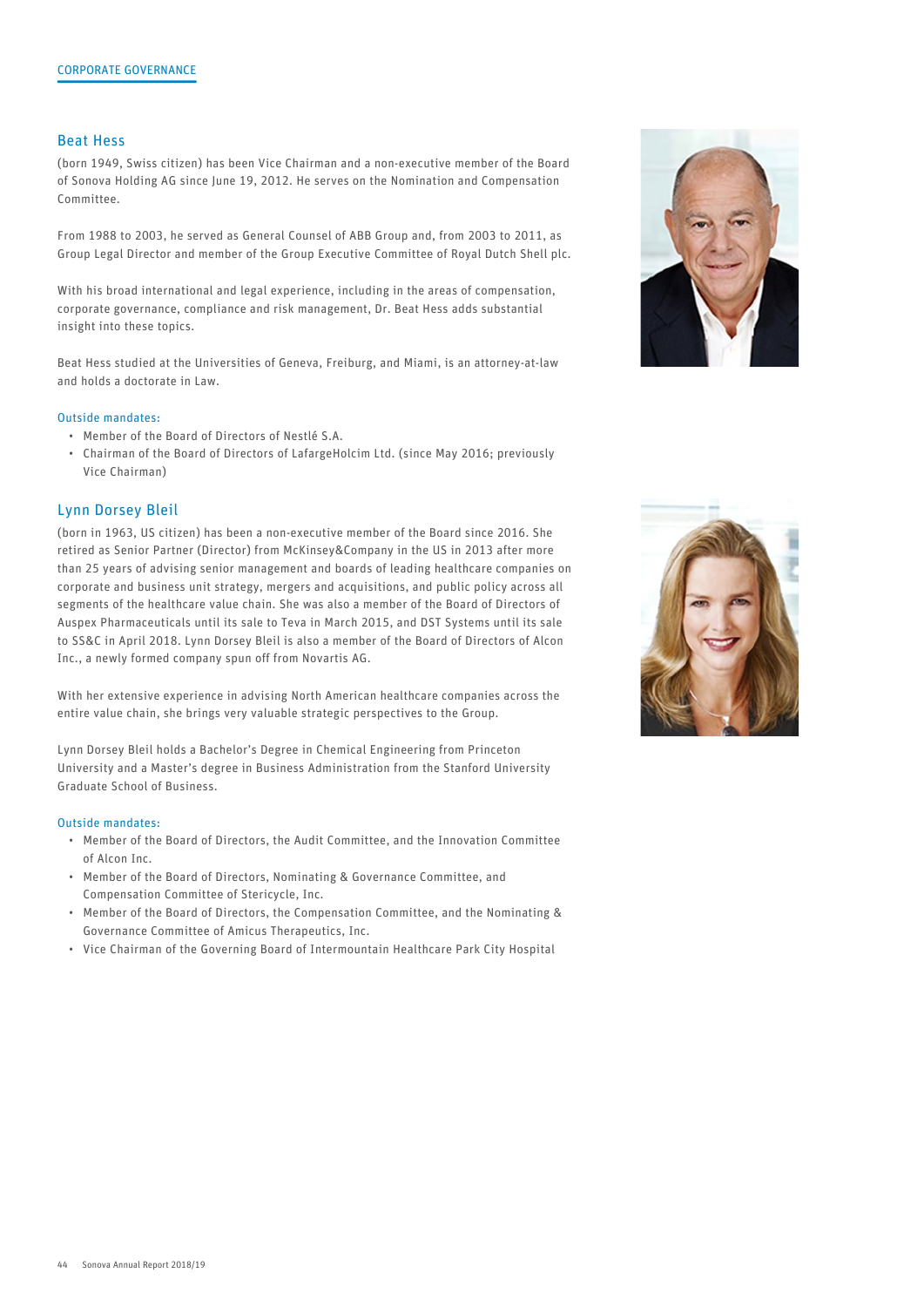## Lukas Braunschweiler

(born 1956, Swiss citizen) was the CEO of the Sonova Group from November 2011 until March 31, 2018. During a transition period, he gradually transferred his duties to Arnd Kaldowski who joined the Sonova Group in October 2017 as Chief Operating Officer. Before joining the company, Lukas Braunschweiler was CEO of the Swiss technology group RUAG. From 2002 to 2009, as President and CEO, he headed the Dionex Corporation. The Californiabased company, active in the life sciences industry, was listed on the Nasdaq stock exchange. Previously, from 1995 to 2002, he held various group executive positions in Switzerland and the US, for Mettler Toledo, a precision instruments manufacturer.

Lukas Braunschweiler brings broad CEO experience from a variety of companies and industries. Having served as CEO of Sonova from 2011 to 2018, he has not only a comprehensive knowledge of Sonova as a company and its business but also a broad experience in the global hearing aid industry.

Lukas Braunschweiler received a Master of Science in analytical chemistry (1982) and was awarded a Ph.D. in physical chemistry (1985) from the Swiss Federal Institute of Technology (ETH) in Zurich.

#### Outside mandates:

- Chairman of the Board of Directors of Tecan Group AG
- Member of the Board of Directors of the Schweiter Technology Group
- Member of the Board of Directors of Sulzer Ltd.
- Member of the Board of Directors of private, non-listed BURU Holding AG
- President of Swiss Management Association SMG

## Michael Jacobi

(born 1953, Swiss and German citizen) has been a non-executive member of the Board since 2003 and serves as the Chairman of the Audit Committee. Michael Jacobi has been an independent consultant since 2007.

From 1996 to 2007, he was CFO and member of the Executive Committee of Ciba Specialty Chemicals Inc. Prior to this, since 1978, Michael Jacobi held various management positions in the area of finance at Ciba-Geigy Group in Brazil, the US, and in Switzerland.

With his wide management and financial background and his expertise as former CFO, Michael Jacobi is well qualified to serve as the Chairman of the Audit Committee as a financial expert.

Michael Jacobi studied economics and business administration at the University of St. Gallen, Switzerland, at the University of Washington in Seattle, and at the Harvard Business School in Boston. He earned a Ph.D. from the University of St. Gallen in 1979.

#### Outside mandates:

• Member of the Board of Trustees of Martin Hilti Family Trust

Michael Jacobi is proposed to be re-elected as a member of the Board, but is not designated to be Chairman of the Audit Committee for the upcoming 2019/2020 term.



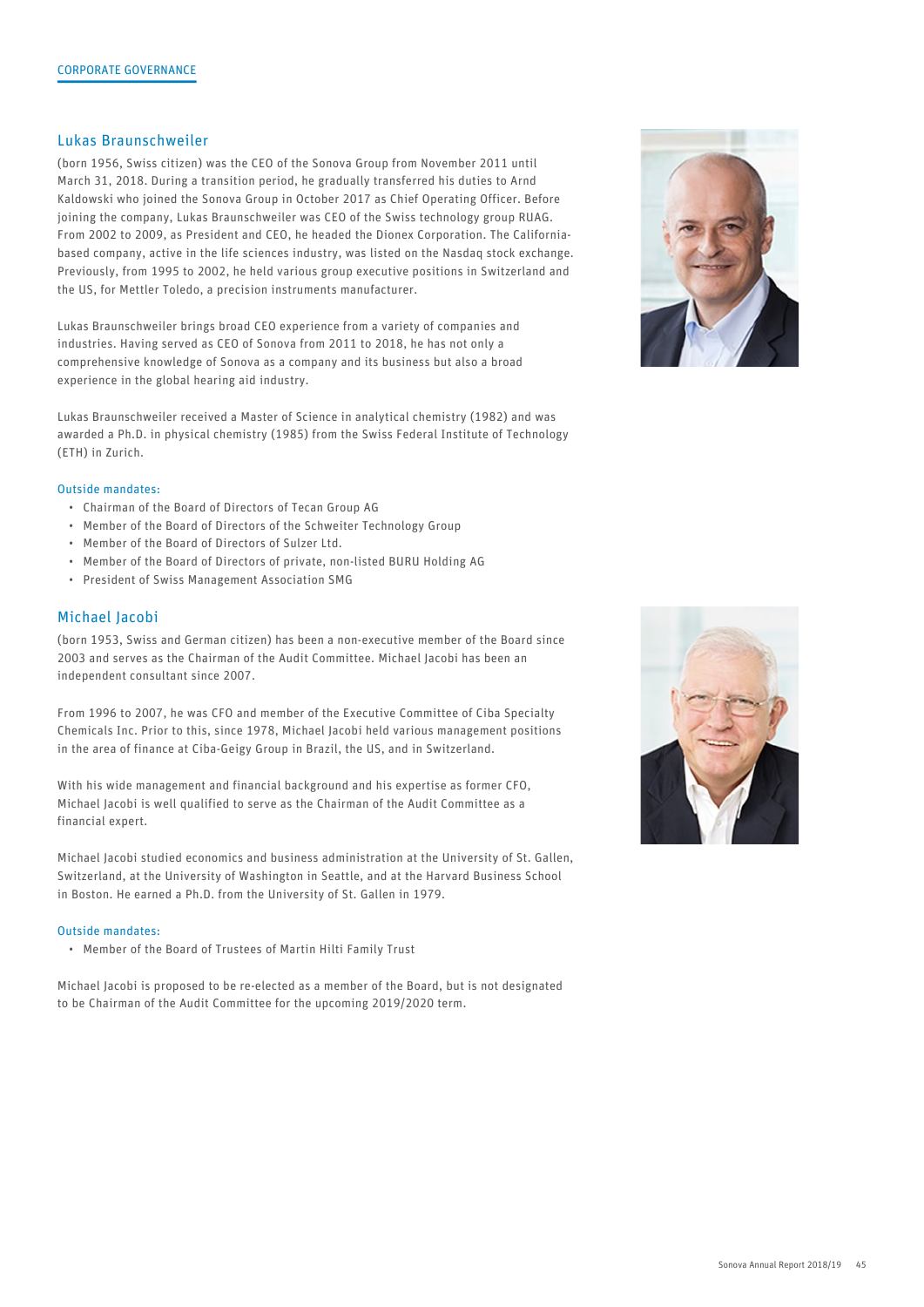## Stacy Enxing Seng

(born 1964, US citizen) has been a non-executive member of the Board since 2014 and serves on the Nomination and Compensation Committee. She previously served as President of Covidien's Vascular Therapies division. Stacy Enxing Seng joined Covidien in July 2010 through its acquisition of ev3 where she was a founding member and executive officer responsible for leading ev3's Peripheral Vascular Division from inception. She has also held various positions at Boston Scientific, SCIMED Life Systems Inc., Baxter Healthcare, and American Hospital Supply.

With her broad experience in the medical technology sector and her strong track record in growing startups and leading multinational companies, she brings important perspectives to the Group. Her expertise in working with regulatory agencies around the globe brings valuable insight to the Board.

Stacy Enxing Seng received a Master of Business Administration from Harvard University and has a Bachelor of Arts in Public Policy from Michigan State University.

#### Outside mandates:

- Member of the Board of Directors of Hill-Rom Holdings, Inc.
- Member of the Board of Directors of PreCardia, Inc.
- Venture Partner, Lightstone Ventures

## Ronald van der Vis

(born 1967, Dutch citizen) has been a non-executive member of the Board since 2009 and serves on the Audit Committee. Ronald van der Vis was Executive Director of the Board and Group CEO of Esprit Holdings Limited, a global fashion and lifestyle company listed on the Hong Kong Stock Exchange, from 2009 until November 2012. Prior to this, since 1998, he held various general management positions at Pearle Europe (now GrandVision NV), the world's leading optical retailer. He was CEO of the Pearle Europe group from 2004 to 2009.

With his extensive international experience in the retail sector, Ronald van der Vis provides valuable input to the Group's vertically integrated business strategy.

Ronald van der Vis graduated from the Nyenrode Business University in the Netherlands and received his Master's degree in business administration from the Alliance Manchester Business School in the UK. He has gained significant financial expertise both through his education and through his business experience as CEO and private equity partner.

#### Outside mandates:

- Operating Partner, Co-Investor and Industry Advisor
- Chairman of the Supervisory Board of European Dental Group Holding BV
- Member of the Supervisory Board of HEMA BV

The Board intends to change the Chairmanship of the Audit Committee after the AGM in June 2019 appoint Ronald van der Vis to the position for the upcoming 2019/2020 term.



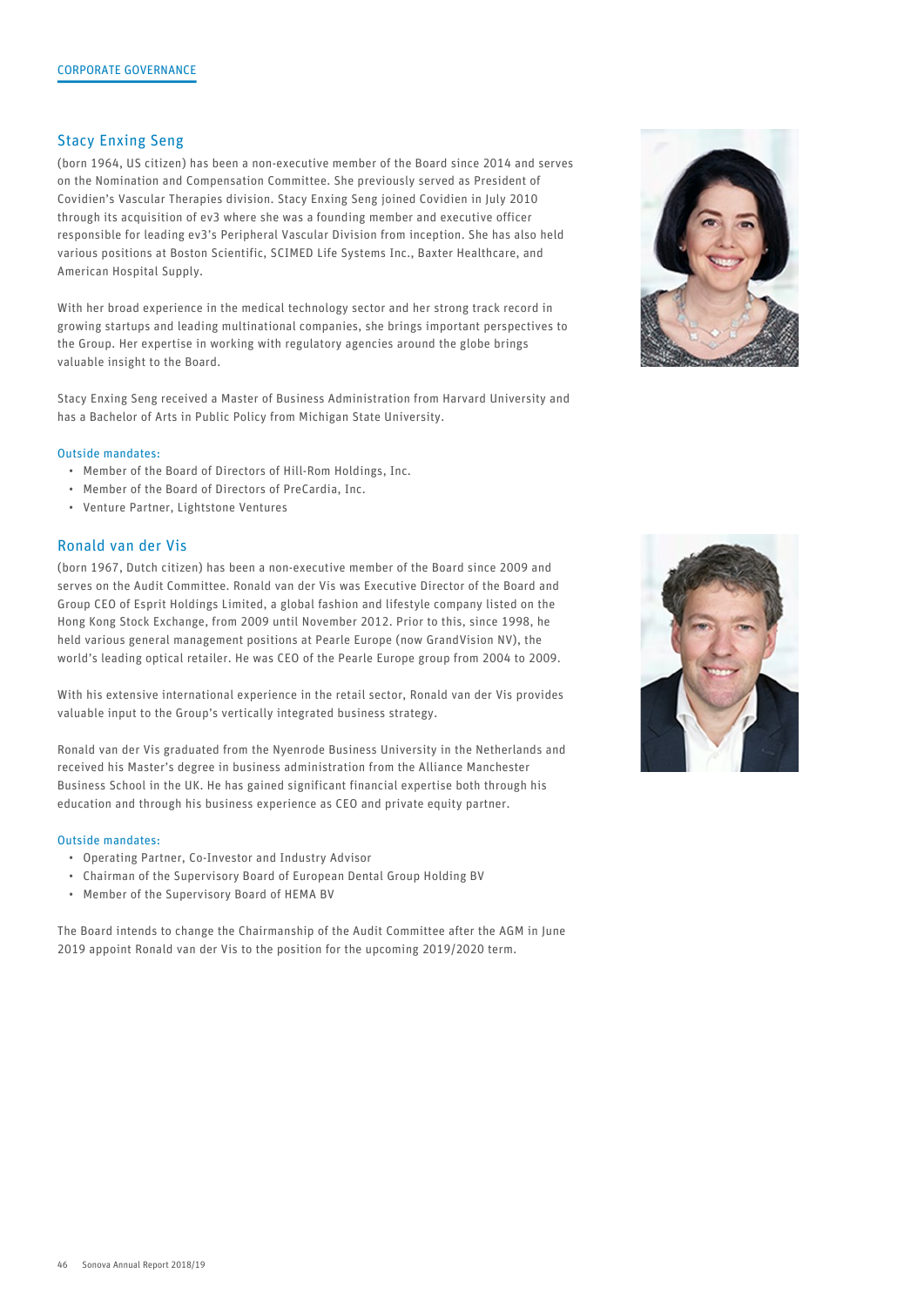## Anssi Vanjoki

(born 1956, Finnish citizen) has been a non-executive member of the Board since 2009 and serves on the Audit Committee. Anssi Vanjoki is Professor at Lappeenranta University of Technology and Individual Multicontributor of RKBS Oy, a technology start-up investment company. He was Executive Vice President and General Manager of Nokia until March 2011 and member of the Nokia Group Executive Board from 1998 to 2011.

He has wide knowledge in the area of new technologies, digitalization including software, wireless communication and eSolutions. Together with his broad international management experience, he provides a valuable contribution to the Board.

Anssi Vanjoki has a Master's degree in business administration from the Helsinki School of Economics and Business Administration.

## Outside mandates:

- Chairman of the Board of Oriola Corporation
- Chairman of the Board of Elisa Corporation
- Anchor investor and Chairman of small technology companies

Anssi Vanjoki will not to stand for re-election at the Annual General Shareholders' Meeting in June 2019 when his term of office expires.

#### Jinlong Wang

(born 1957, US citizen) has been a non-executive member of the Board since 2013. He currently serves as chairman and CEO at PizzaExpress Group Holdings Limited and as managing director/operating partner at Hony Capital. Previously, he held a number of senior positions at Starbucks including Senior Vice President of Starbucks Corp., President of Starbucks Asia Pacific Region, Chairman and President of Starbucks Greater China Region, Head of the Law & Corporate Affairs department and Vice President International Business Development. He started his career as a government official in the Ministry of Foreign Economic Relations and Trade in China.

With his broad business and legal background both in China and in the United States, Jinlong Wang brings valuable insights to the Board. Thanks to his extensive business development expertise he has made tangible contributions to the Group's strategy in Asia and in particular in China.

Jinlong Wang graduated with a Bachelor degree in International Economics and Trade from the University of International Economics and Trade in Beijing in 1982 and received his Juris Doctor degree at Columbia School of Law, Columbia University, in 1988.

#### Outside mandates:

• Chairman and CEO of PizzaExpress Group Holding Limited



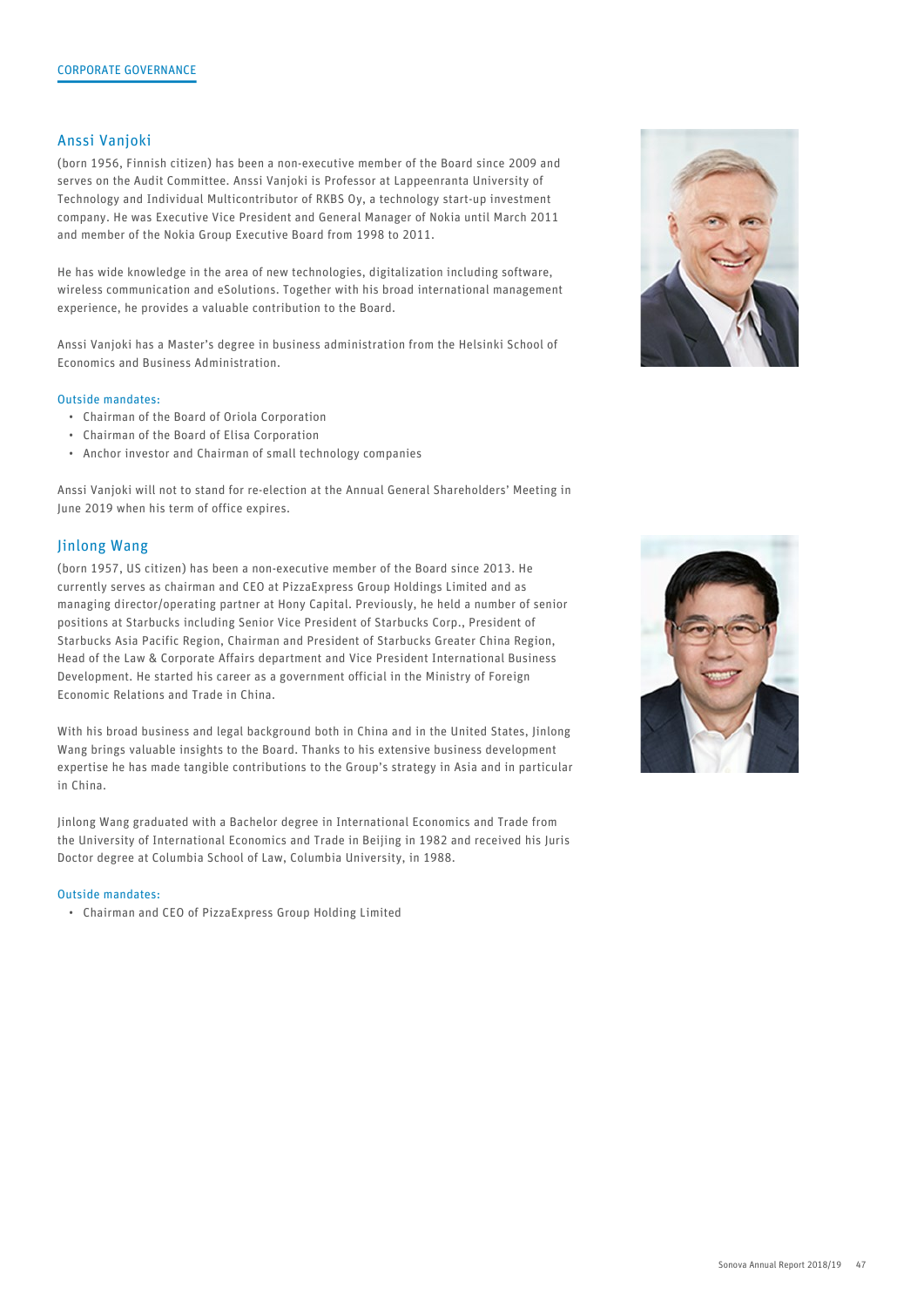## Internal organizational structure

#### Allocation of tasks within the Board of Directors

As specified in Art. 17 para. 1 of the Articles of Association, the Board of Directors constitutes itself, except for the Chairman and the members of the Compensation Committee, who must be elected by the shareholders. If the office of the Chairman or a member of the Compensation Committee is vacant, pursuant to Art. 16 para. 4 of the Articles of Association the Board of Directors appoints a replacement from among its members for the remaining term of office (the Articles of Association are available at [www.sonova.com/en/investors/](http://www.sonova.com/en/investors/articles-association) [articles-association\)](http://www.sonova.com/en/investors/articles-association).

In accordance with Art. 13 para. a) of the Organizational Regulations which supplement the Articles of Association, the Board appoints an Audit Committee (the Organizational Regulations are available at [www.sonova.com/en/investors/organizational-regulations](http://www.sonova.com/en/investors/organizational-regulations)).

#### Tasks and areas of responsibility of Board of Directors' committees

The duties and authorities of the committees are defined in the Articles of Association (solely for the Compensation Committee), the Organizational Regulations, and the Committee Charters of the Board of Directors (all available at [www.sonova.com/en/investors/articles](http://www.sonova.com/en/investors/articles-association)[association](http://www.sonova.com/en/investors/articles-association)). The committees usually meet before the Board of Directors meetings and report regularly to the Board on their activities and findings. The overall responsibility for duties delegated to the committees remains with the Board.

#### Audit Committee

The members of the Audit Committee are Michael Jacobi (Chairman), Ronald van der Vis, Anssi Vanjoki and Lynn Dorsey Bleil. The Board intends to change the Chairmanship of the Audit Committee after the AGM in June 2019 appoint Ronald van der Vis to the position for the upcoming 2019/2020 term.

The duties of the Audit Committee include reviewing the performance and effectiveness of external and internal audit on behalf of the entire Board of Directors; evaluating the company's financial control systems, financial structure, and risk management control mechanisms; and verifying the interim and annual accounts and financial statements of the Sonova Group. The Audit Committee is also kept regularly informed on the company's compliance program. The Audit Committee Charter is available at: [www.sonova.com/en/](http://www.sonova.com/en/investors/committee-charters) [investors/committee-charters.](http://www.sonova.com/en/investors/committee-charters)

The Audit Committee meets as often as required and no fewer than four times per year. During the reporting period, the committee met four times. The Chairman of the Board of Directors was invited to, and attended, every Audit Committee meeting as a guest.

#### Nomination and Compensation Committee

The members of the Nomination and Compensation Committee are Robert F. Spoerry (Chairman), Beat Hess and Stacy Enxing Seng.

The Nomination and Compensation Committee supports the mission of the Board of Directors to attract, retain, and motivate people with outstanding professional and human capabilities at the Board of Directors and top management levels. The Nomination and Compensation Committee also supports the Board of Directors in preparing the [compensation report,](#page--1-0) establishing and reviewing the Company's compensation principles, guidelines, and performance metrics, and preparing proposals to the General Shareholders' Meeting on the compensation of the Board of Directors and Management Board. The committee may also submit proposals and recommendations to the Board of Directors on other compensationrelated issues. The Nomination and Compensation Committee Charter is available at: [www.sonova.com/en/investors/committee-charters](http://www.sonova.com/en/investors/committee-charters).

The Nomination and Compensation Committee meets as often as required and no fewer than three times per year. During the reporting period, the committee met five times.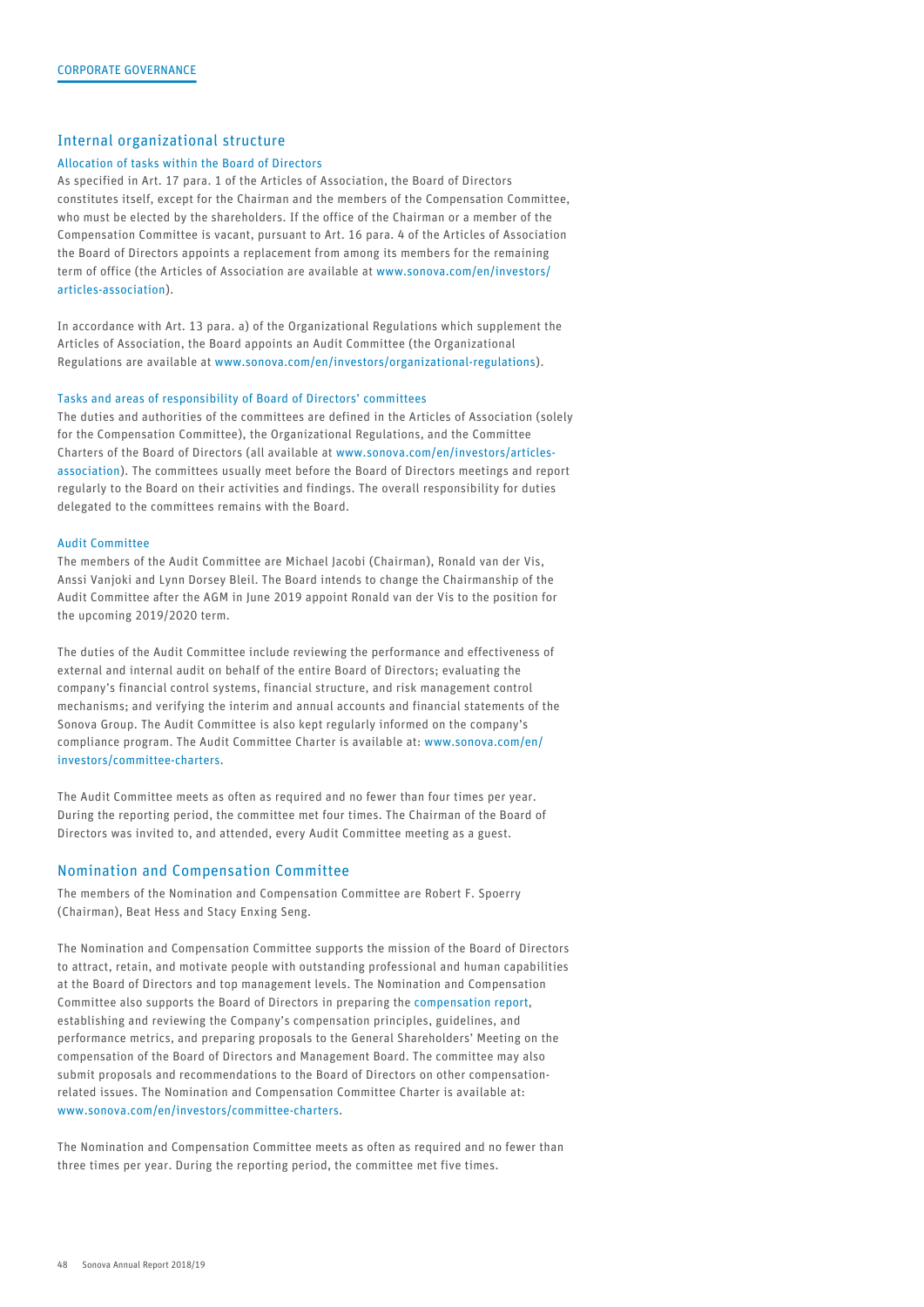#### Working methods of the Board of Directors and its committees

During the reporting period, the Board of Directors held six meetings. The table below shows the individual members' attendance at Board of Directors and committee meetings, as well as the average length of the meetings:

|                            | $\mathbf{BoD}^{-1)}$ | AC <sup>2</sup> | $NCC$ <sup>3)</sup> |
|----------------------------|----------------------|-----------------|---------------------|
| No. of meetings in 2018/19 | 6                    | 4               | 4                   |
| Robert F. Spoerry          | 6                    | $4^{4}$         | 4                   |
| Beat Hess                  | 6                    |                 | 4                   |
| Lynn Dorsey Bleil          | 6                    | $3^{5}$         |                     |
| Michael Jacobi             | 6                    | 4               |                     |
| <b>Stacy Enxing Seng</b>   | 6                    | -               | 4                   |
| Anssi Vanjoki              | 6                    | 4               |                     |
| Ronald van der Vis         | 6                    | 4               |                     |
| Jinlong Wang               | 6                    |                 |                     |
| Lukas Braunschweiler       | $6^{6}$              | $4^{4}$         | 4)                  |
| Average meeting length     | 9 $h^{7}$            | 3h              | 3 h                 |

<sup>1)</sup> Board of Directors<br><sup>2)</sup> Audit Committee

2) Audit Committee

3) Nomination and Compensation Committee

4) As guest

5) From Annual General Meeting 2018

6) 4 meetings as guest

7) Excluding telephone conferences

Urgent business matters were discussed in various telephone conferences. In addition to formal meetings at which minutes were taken, members of the Board of Directors or of the committees also frequently met informally for other topics and discussions that required additional time. These included, for example, preparations for formal meetings, interviews and nomination of key individuals, and reviewing M&A projects.

The agenda for a meeting of the Board of Directors or of a Board committee is set by its respective Chairman. Any member of the Board of Directors or a committee may request a meeting or ask that an item be put on the agenda. Members of the Board of Directors and the committees are provided in advance of meetings with all relevant documents that enable them to prepare for the discussion of the agenda items during the meeting. The Board of Directors and its committees constitute a quorum if at least half of the members are present. The Board of Directors and its committees approve resolutions by a majority of members present at the meeting. In the event of an equal number of votes, the Chairman has the casting vote.

The Board of Directors works closely with the Management Board. In general, the meetings of the Board of Directors and its committees are also attended by the CEO and the CFO and, depending on the agenda, other members of the Management Board. The Board of Directors and the committees meet in executive session after every Board and committee meeting, respectively. The Board of Directors consults external experts when necessary in connection with specific topics.

During the 2018/19 business year, the six meetings of the Board of Directors were attended by the CEO and the CFO. Other members of the Management Board were present during four meetings of the Board of Directors to review, amongst other topics, performance against plan, key initiatives, and strategic matters. If necessary, the Board of Directors also consults with other internal experts (such as the Group General Counsel) or external advisors, although no external party was invited to nor attended a Board meeting in the last business year.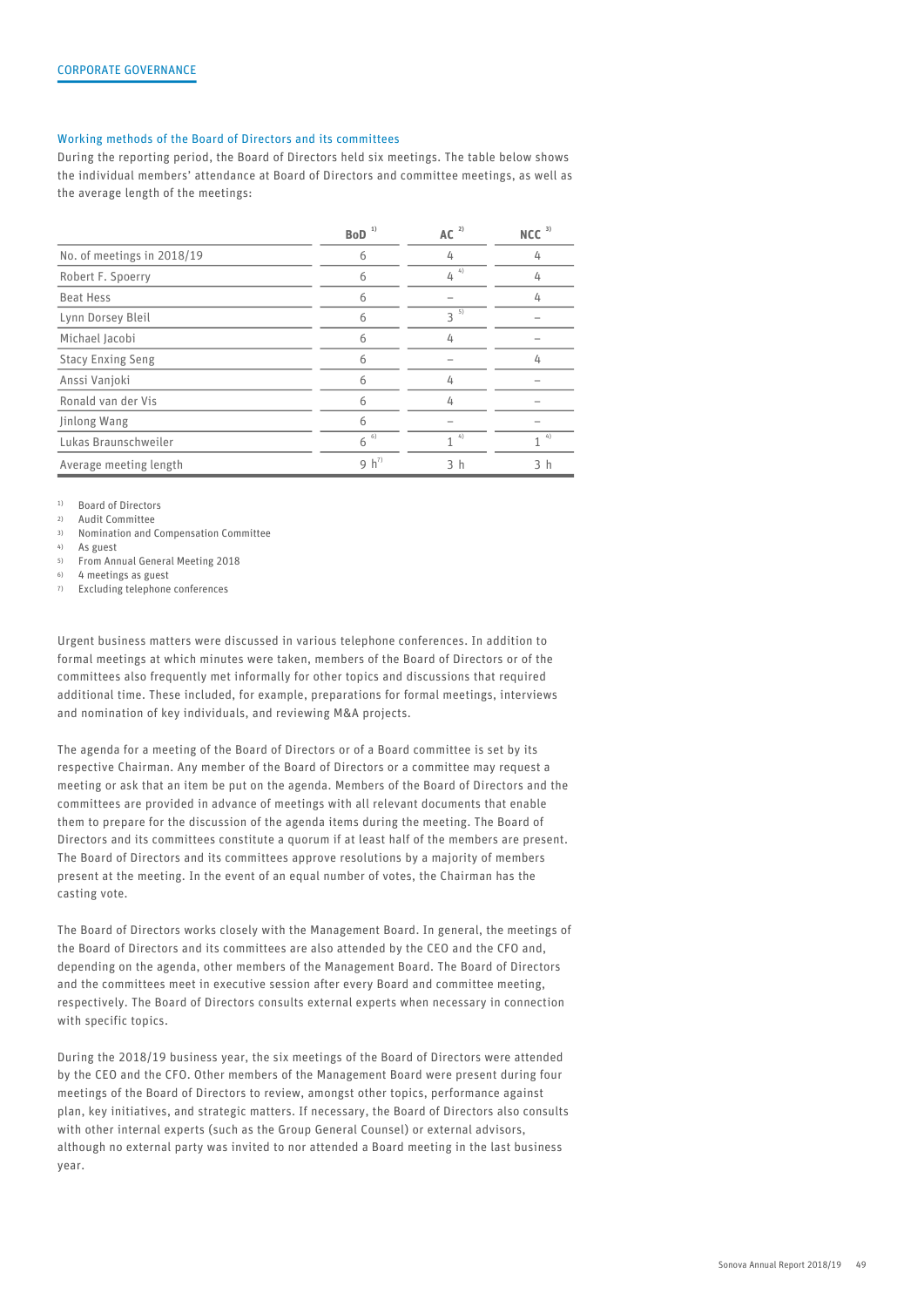The four meetings of the Nomination and Compensation Committee were held in the presence of the Chairman, the CEO, and the Group Vice President Corporate Human Resources. One meeting was partially attended by an external advisor.

All four meetings of the Audit Committee were attended by the Chairman, the CEO, the CFO, and the Head of Internal Audit and Risk. External advisors attended the Audit Committee meeting three times.

### Definition of areas of responsibility

The Board of Directors of Sonova Holding AG is responsible for the overall direction of the company, except in matters reserved by law to the General Shareholders' Meeting. The Board of Directors decides on all matters that have not been reserved for or conferred upon another governing body of the company by law, by the Articles of Association, or by the company's Organizational Regulations. The division of responsibility between the Board of Directors and the Management Board is set out in detail in the company's Organizational Regulations (available at [www.sonova.com/en/investors/organizational-regulations\)](http://www.sonova.com/en/investors/organizational-regulations).

#### Information and control instruments vis-à-vis the Management Board

The Management Board reports regularly to the Board of Directors and its committees. At each Board meeting, the Management Board informs the Board of Directors of the status of current business matters and financial results, presents relevant strategic initiatives as well as major business transactions such as M&A. Each year a Board of Directors meeting is reserved for presentation and discussion of the company's strategy and long term financial plan. The Board of Directors is provided with monthly consolidated sales reports providing data on revenue, average selling prices, and units for each major product, subsidiary, and market. The Board of Directors also receives on a monthly basis the financial report with the full profit and loss statement, the balance sheet, and the cash flow statement, as well as the CEO's report on business performance, the competitive situation, updates on various initiatives, and an outlook. Telephone conferences are held as required between Board members and the CEO or CFO. Furthermore, each member of the Board of Directors may request information on all matters concerning the company.

## Internal audit, risk and compliance

The mandates of the Internal Audit and Risk Management functions, along with their reporting lines and scope of activities, are defined in the Internal Audit & Risk Charter approved by the Audit Committee and the Board of Directors. Internal Audit carries out compliance and operational audits and assists the business units in attaining their goals by providing assurance from independent evaluation of the effectiveness of internal control processes. Management is responsible for the control of business risks and for compliance with laws and regulations. The Audit Committee approves the annual work plans of Internal Audit and ensures that the relevant Group companies are adequately reviewed according to their risk scoring. The Audit Committee also reviews and discusses the reports on completed audits submitted by Internal Audit. Internal Audit, together with Business Controlling, monitors the implementation by Group companies of any measures necessary to address findings from previous audits, and regularly reports progress to the Audit Committee. The Head of Internal Audit & Risk reports to the Chairman of the Audit Committee. In addition, the Chairman of the Board of Directors is invited to the Audit Committee as a guest, and is thus kept fully informed.

The Group has implemented an efficient and comprehensive system to identify and assess strategic, operational, financial, legal, and compliance risks related to the Group's business activities. Risk management and mitigation proposals are prepared by the Management Board, reviewed by the Audit Committee and subsequently approved by the full Board of Directors. As a guest, the Chairman of the Board of Directors has no voting rights. The risk management function categorizes risks by severity and probability and supports the Management Board in determining the measures necessary to address or mitigate them.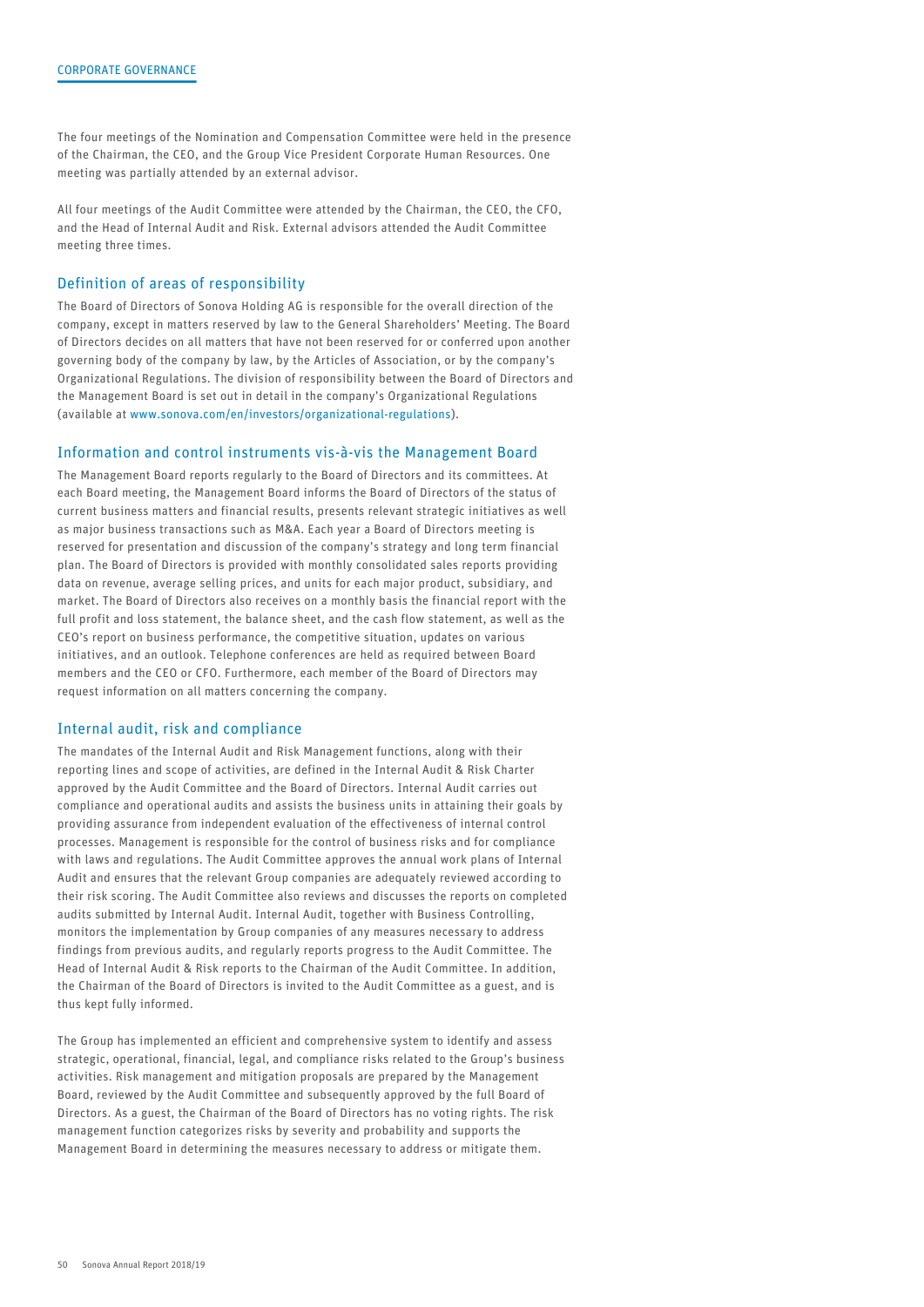The Board of Directors approves the risk assessment and provides guidance from a strategic point of view. To continuously monitor key risks and their mitigation, Risk Management prepares risk status reports which are presented to the Audit Committee on an ad hoc basis.

Risk Management also assumes responsibility for the internal control system (ICS) for financial reporting risks. The Board of Directors receives annual updates on the Group companies' compliance with the ICS guidelines.

The Group compliance program supports Sonova's core values of ethical behavior and unquestionable integrity. The program is administered by the Head Group Compliance Program and ultimately overseen by the Group General Counsel. Amongst other things, the program administers the Ethics Hotline and other reporting channels and ensures that reports are adequately addressed; structures the policy framework for ethical business conduct and trains the businesses on it; counsels and advises on proposed business approaches; and supports the businesses in their vetting of business partners. Quarterly compliance reports are provided to the Audit Committee and an annual compliance report is addressed to the Board of Directors. The Group General Counsel has an activity-specific or "dotted-line" reporting relationship to the Chairman of the Audit Committee with respect to Compliance responsibilities.

## Corporate Responsibility

Corporate Responsibility is integrated into Sonova's core values and under constant oversight by the Board of Directors. Accordingly, the Management Board regularly proposes topics related to corporate responsibility, which are subject to consultation and review on a yearly basis by the full Board of Directors (see the comprehensive [Corporate Responsibility](https://report.sonova.com/2019/en/cr-en/) [Report\)](https://report.sonova.com/2019/en/cr-en/).

Responsible behavior includes full compliance with tax laws and regulations at all times. Sonova's tax principles (available at [www.sonova.com/en/investors/tax-principles](http://www.sonova.com/en/investors/tax-principles)) provide high level information on procedures and internal guidelines for tax compliance throughout the Sonova Group.

## **Diversity**

A comprehensive diversity report is prepared by Corporate Human Resource Management and reviewed annually by the full Board of Directors (see the relevant chapter in the [Corporate](https://report.sonova.com/2019/en/cr-en/) [Responsibility Report](https://report.sonova.com/2019/en/cr-en/) for more information).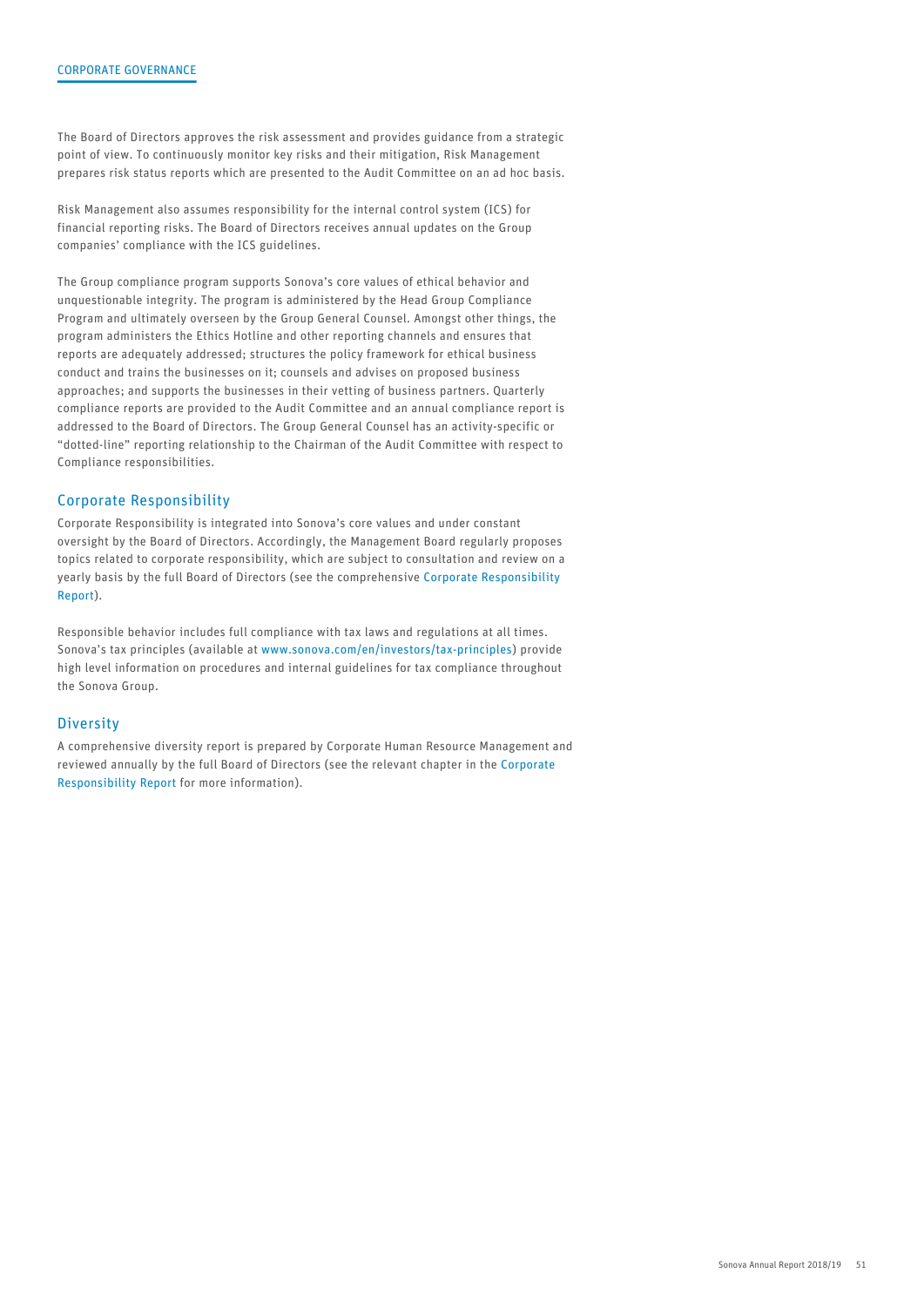## Management Board

The Management Board is responsible for the business and affairs of the company and the preparation, implementation, and monitoring of the strategic roadmap, the management of the members' respective Group functions, and the preparation, implementation, and delivery of the annual plan and budget. The Management Board also prepares for and executes decisions made by the Board of Directors. According to the Organizational Regulations of Sonova Holding AG, the Management Board is chaired by the CEO and comprises at least the CFO, plus such additional members as appropriately reflect the company's structure and activities. The members of the Management Board are proposed by the CEO and are appointed by the Board of Directors on the request of the Nomination and Compensation Committee (NCC).

The yearly evaluation of the CEO is based on the input of each member of the Board of Directors addressed to the Chairman. The consolidated input is reviewed first by the NCC and subsequently finalized by the full Board. Finally, the results are reviewed and discussed between the Chairman and the CEO.

## Arnd Kaldowski

(born 1967, German citizen) joined the Sonova Group in October 2017 as Chief Operating Officer and became CEO as of April 1, 2018. He joined Sonova from Danaher Corporation, where he served in various leadership capacities since 2008, most recently as Group Executive of the Diagnostics Platform and President Beckman Coulter Diagnostics. Arnd Kaldowski led significant sales growth, innovation and productivity initiatives. He also brings significant experience and a successful track record in M&A, commercial excellence and new product introduction, which he gained in the course of his career at Danaher and as SVP Point-of-Care Solutions at Siemens Medical, following his previous assignments as Investment Director of Atila Ventures and as a Manager with the Boston Consulting Group.

Arnd Kaldowski holds a Master of Science in Physics from the Technical University Darmstadt, Germany, and an MBA from INSEAD in Fontainebleau, France.

## Hartwig Grevener

(born 1966, German citizen) joined the Sonova Group as CFO in August 2012. Before joining the company, he was Group CFO of Jet Aviation, a business group of General Dynamics. From 2001 to 2006 Hartwig Grevener was CFO for the European operations of Gate Gourmet, one of the leading global airline catering firms. His previous professional experience includes positions at Hapag-Lloyd, a German logistics group, A.T. Kearney management consultants, and BMW.

Hartwig Grevener holds a Diploma in business administration and mechanical engineering from the TU University of Berlin (1991) as well as a Ph.D. in business administration from the University of St. Gallen (1994).



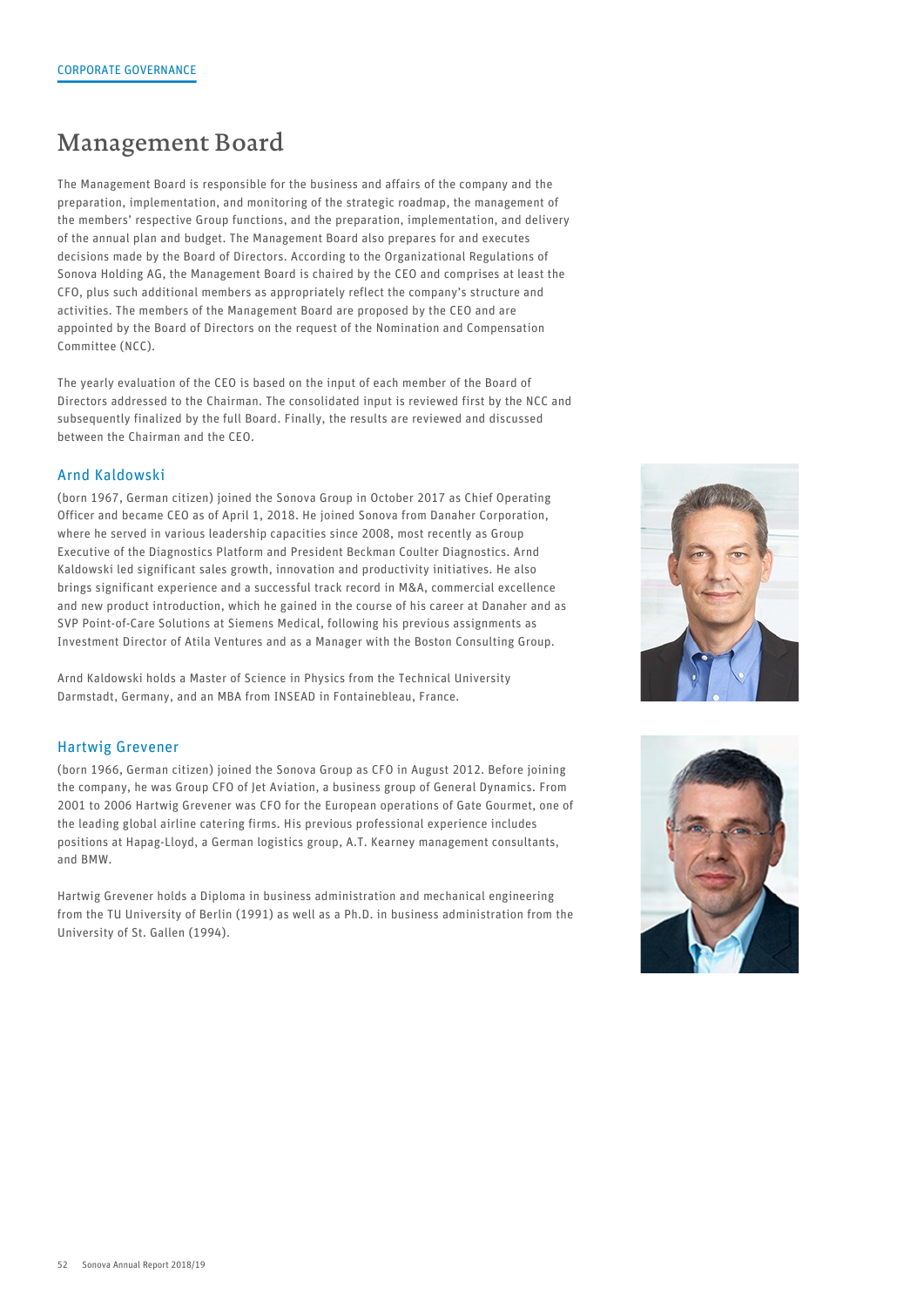## Claudio Bartesaghi

(born in 1973, Swiss citizen) was appointed Group Vice President Corporate Human Resources Management (HRM) & Communications of Sonova in October 2017. He gained international experience in his long-time career at Sonova, not least in his positions as Head of HRM of Sonova North America, based in the US, and as Head of HRM Sonova APAC, based in Singapore. Before joining Sonova in 2010, Claudio Bartesaghi was Deputy Head of HRM at Jelmoli Holding AG in Zürich.

Claudio Bartesaghi holds a Bachelor of Science in Business Administration and Management from the Zurich University of Applied Sciences (ZHAW) and a Master of Advanced Studies in HRM from the University of Applied Sciences and Arts Northwestern Switzerland (FHNW).

## Claude Diversi

(born 1964, French and Italian citizen) joined the Sonova Group in March 2005 as Managing Director of Phonak France. He was appointed Group Vice President Hearing Instruments Wholesale in April 2016. He was previously Vice President Hearing Instruments Phonak Wholesale for the Region Europe and South America from May 2012 until March 2016. Claude Diversi has an extensive track record as a sales executive with a broad experience in all disciplines of sales, including reporting, sales force management, and executing trade marketing strategies. Prior to joining Phonak, he worked in sales management positions in companies such as British American Tobacco, Dowbrands & Melitta Europe, Pillsbury, and Kraft Foods France.

Claude Diversi majored in international business at the University of Paris Descartes in France.

## Hansjürg Emch

(born 1968, Swiss citizen) joined the Sonova Group as Group Vice President Cochlear Implants in March 2011. Before joining Sonova, he was President of the Global Spine division of Synthes, the implant manufacturer. During his time at Synthes he held various positions and gained broad specialist and management skills, including experience in general management, sales, product and business development, as well as clinical and regulatory affairs in the US and Europe.

Hansjürg Emch has a Master of Science and Engineering degree from the Swiss Federal Institute of Technology (ETH) in Zurich and completed the Program for Management Development at Harvard Business School.

Victoria E. Carr-Brendel took over the position as Group Vice President Cochlear Implants of Sonova and President of Advanced Bionics from Hansjürg Emch as of April 1, 2019. Victoria E. Carr-Brendel's biography is available at [www.sonova.com/en/investoren/management](https://www.sonova.com/en/investoren/management-board)[board.](https://www.sonova.com/en/investoren/management-board)





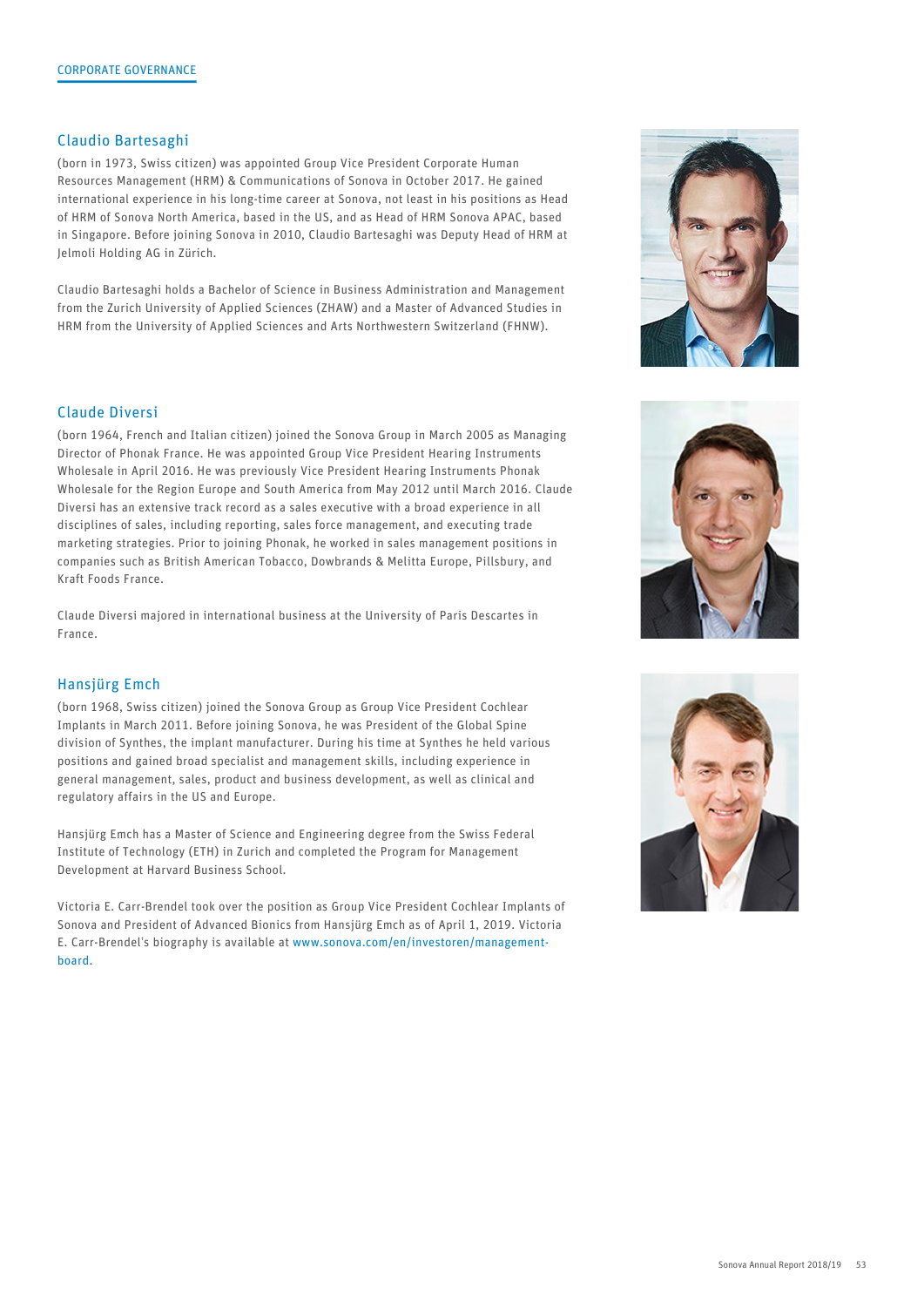## Christophe Fond

(born 1966, French citizen) joined the Sonova Group in February 2017 as Group Vice President Retail. Most recently he held the role of President Latin America and was a member of the Executive Board at GrandVision, a global leader in optical retailing. In the course of his career he gained extensive experience in global retail management, leading transformational growth of large-scale retail enterprises, including acquisitions, mergers, and integrations.

Prior to joining GrandVision he held various roles of international responsibility at Pearle, Bata, and FNAC.

Christophe Fond received a Master of Business Administration from IMD-Switzerland and graduated from the Superior School of Military Engineering (ESAG) in France.

## Martin Grieder

(born 1965, Swiss and British citizen) has been Group Vice President Phonak since August 2014 and was appointed Group Vice President Hearing Instruments Marketing in September 2016. He joined Sonova from Nestlé, where he was Vice President and Global Head of Nestlé BabyNes. Martin Grieder joined Nestlé in 1992 and brings over 20 years of experience in senior management roles within the company. His diversified cross-functional work experience in 18 countries ranges from leading the global Nespresso professional division to managing Nestlé Nespresso North America. Further senior roles at Nestlé included Vice President, Head of Finance for the Americas and Head Nestlé Group Audit as well as R&D Head for Food & Beverage systems solutions for the Nestlé Group.

Martin Grieder received a Master of Business Administration degree from IMD-Switzerland and a Bachelor's degree in business and economics from the University of Applied Science and Arts (FHNW) in Basel.

## Hans Mehl

(born 1959, German citizen) was appointed Group Vice President, Operations in April 2007. Before joining Sonova, he held various international leadership positions within the Siemens Group in the Netherlands, Singapore, USA, and Switzerland. In his last position, Hans Mehl acted as Co-Division Head of the Fire and Security business at Siemens Building Technologies in Zug, Switzerland.

Between 2000 and 2003, he was CFO of Global Health Services at Siemens Medical Group in Philadelphia, USA. Before that he was a member of the executive management of Siemens Audiology Group.

Hans Mehl completed his education in business administration in Germany.

Ludger Althoff succeeded Hans Mehl as Group Vice President Operations as per April 1, 2019. Ludger Althoff's biography is available at [www.sonova.com/en/investoren/](https://www.sonova.com/en/investoren/management-board) [management-board](https://www.sonova.com/en/investoren/management-board).





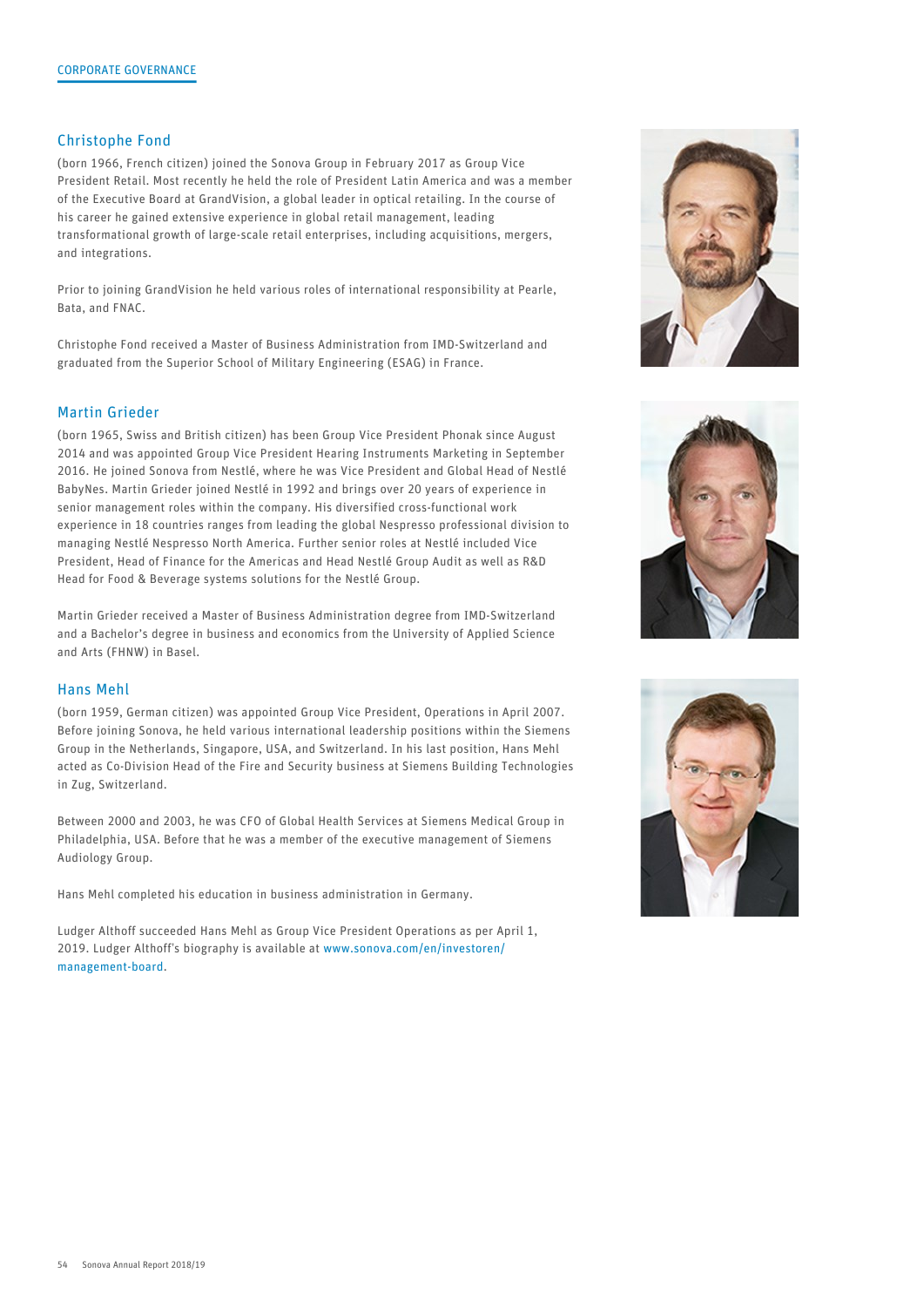## Andi Vonlanthen

(born 1961, Swiss citizen) has been Group Vice President Research & Development since April 2012. He started his professional career at Phonak in 1984 in the area of product development, where he contributed significantly to a large number of technological innovations and product launches. As one of many innovations, he developed the first ever multi-microphone system for hearing instruments, which revolutionized the entire industry. From 2002 to 2004, he was Vice President R&D at Unitron. As of 2004 he was responsible for the Group System Integration function.

Andi Vonlanthen received a degree in electronic engineering at the School of Engineering (HTL) Brugg Windisch, Switzerland in 1984.

## Other activities and vested interests

Except as disclosed in the biographies of the members of the Management Board, no member of the Management Board holds any position in a governing or supervisory body of any important private or public sector organization, institution, or foundation; none holds any permanent management or consulting position with an important interest group, or any public or political office.

## Mandates outside Sonova Holding AG

According to Art. 30 of the Articles of Association, no member of the Management Board may hold more than one additional mandate in a listed company and in total no more than five additional mandates (all such mandates are subject to approval by the Board of Directors). Just as stipulated for the [Board of Directors](#page-5-0), some mandates are not subject to these limitations. The Articles of Association are available at [www.sonova.com/en/investors/](http://www.sonova.com/en/investors/articles-association) [articles-association.](http://www.sonova.com/en/investors/articles-association)

#### Management contracts

The Board of Directors and the Management Board conduct business directly and have not delegated any management tasks to companies outside the Group.

## Compensation, shareholdings and loans

Details of Board and Management compensation are contained in the [compensation report](#page--1-0).

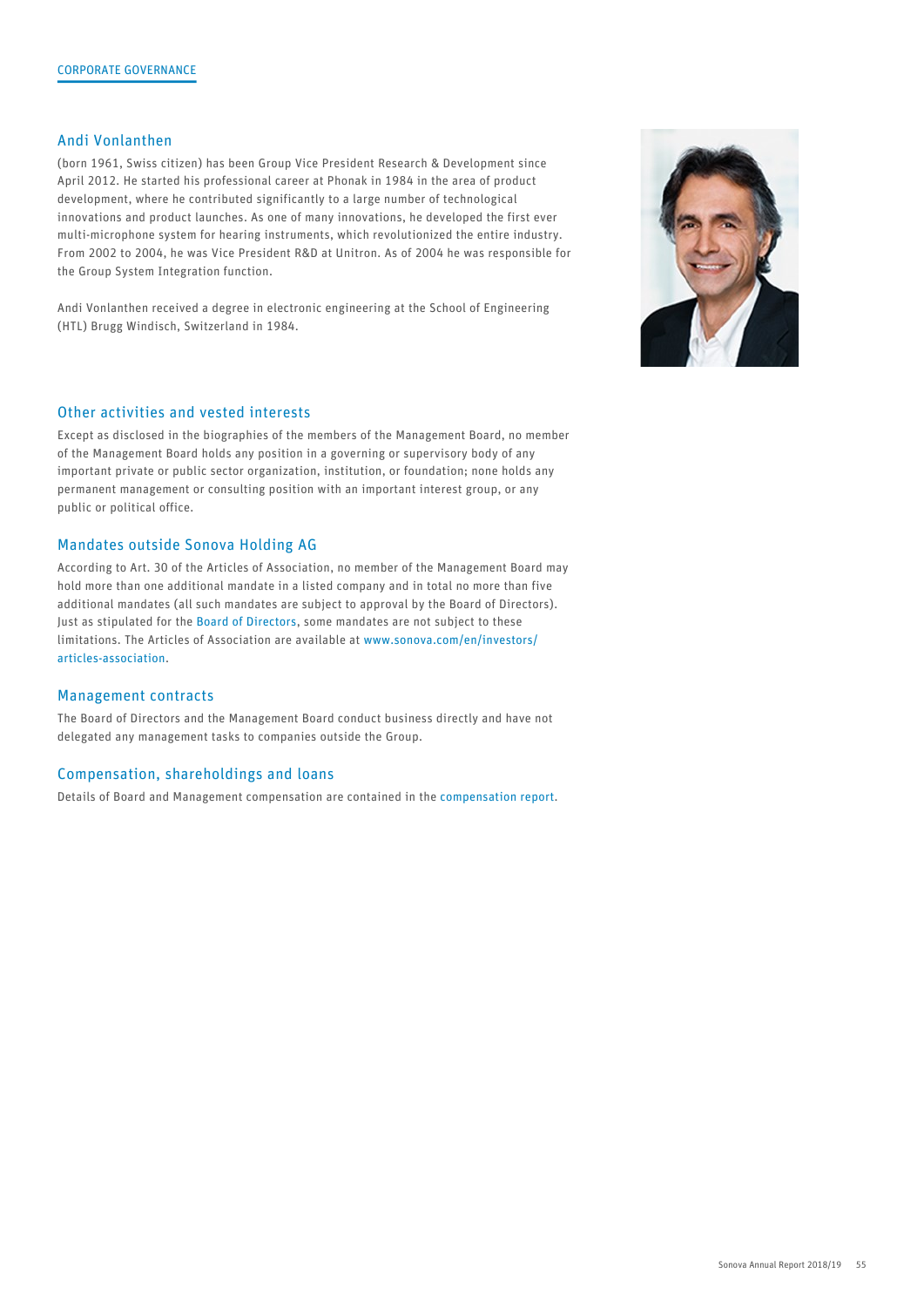## Shareholders' participation rights

## Voting rights and representation restrictions

#### Voting rights restrictions

When exercising voting rights, no shareholder can combine, with their own and represented shares, more than 10% of the total number of shares as shown in the Commercial Register (Art. 14 para. 2 of the Articles of Association, available at [www.sonova.com/en/investors/](http://www.sonova.com/en/investors/articles-association) [articles-association\)](http://www.sonova.com/en/investors/articles-association). Linked parties are considered as one person. This voting right restriction does not apply to founding shareholders. The Board of Directors may approve other exceptions if it has good reason to do so, in which case no special quorum is required.

#### Exceptions granted in the year under review

During the reporting period, no exceptions to the above-listed rules were granted.

#### Statutory rules on participation in the General Shareholders' Meeting

According to Art. 14 para. 4 of the Articles of Association, every shareholder entered in the share register with voting rights may have his shares represented by a person with written authorization from him who does not need to be a shareholder, or by the Independent Proxy. All the shares owned by a shareholder can only be represented by one person.

The Articles of Association are available at [www.sonova.com/en/investors/articles](http://www.sonova.com/en/investors/articles-association)[association](http://www.sonova.com/en/investors/articles-association).

## Independent Proxy and electronic voting

Andreas G. Keller was elected as the Independent Proxy by the AGM 2018 for the period until completion of the AGM 2019.

Sonova Holding AG offers shareholders the option of using an online platform and of granting proxy and providing voting instructions to the Independent Proxy electronically.

#### Statutory quorums

According to Art. 15 of the Articles of Association, resolutions and elections by the General Shareholders' Meeting require the approval of a relative majority of the votes cast, taking voting right restrictions into account, except as otherwise provided by law or the Articles of Association (available at [www.sonova.com/en/investors/articles-association](http://www.sonova.com/en/investors/articles-association)).

## Convocation of the General Shareholders' Meeting

The ordinary AGM is held within six months following the close of the financial year.

Extraordinary General Shareholders' Meetings may be called as often as necessary, especially if required by law.

General Shareholders' Meetings are convened by the Board of Directors and, if necessary, by the auditors. Shareholders with voting rights, who together represent at least 10% of the share capital, may request that the Board of Directors convene an Extraordinary General Shareholders' Meeting, provided that they do so in writing and set forth the reason for the meeting (Art. 11 of the Articles of Association; [http://www.sonova.com/en/investors/articles](http://www.sonova.com/en/investors/articles-association)[association](http://www.sonova.com/en/investors/articles-association)).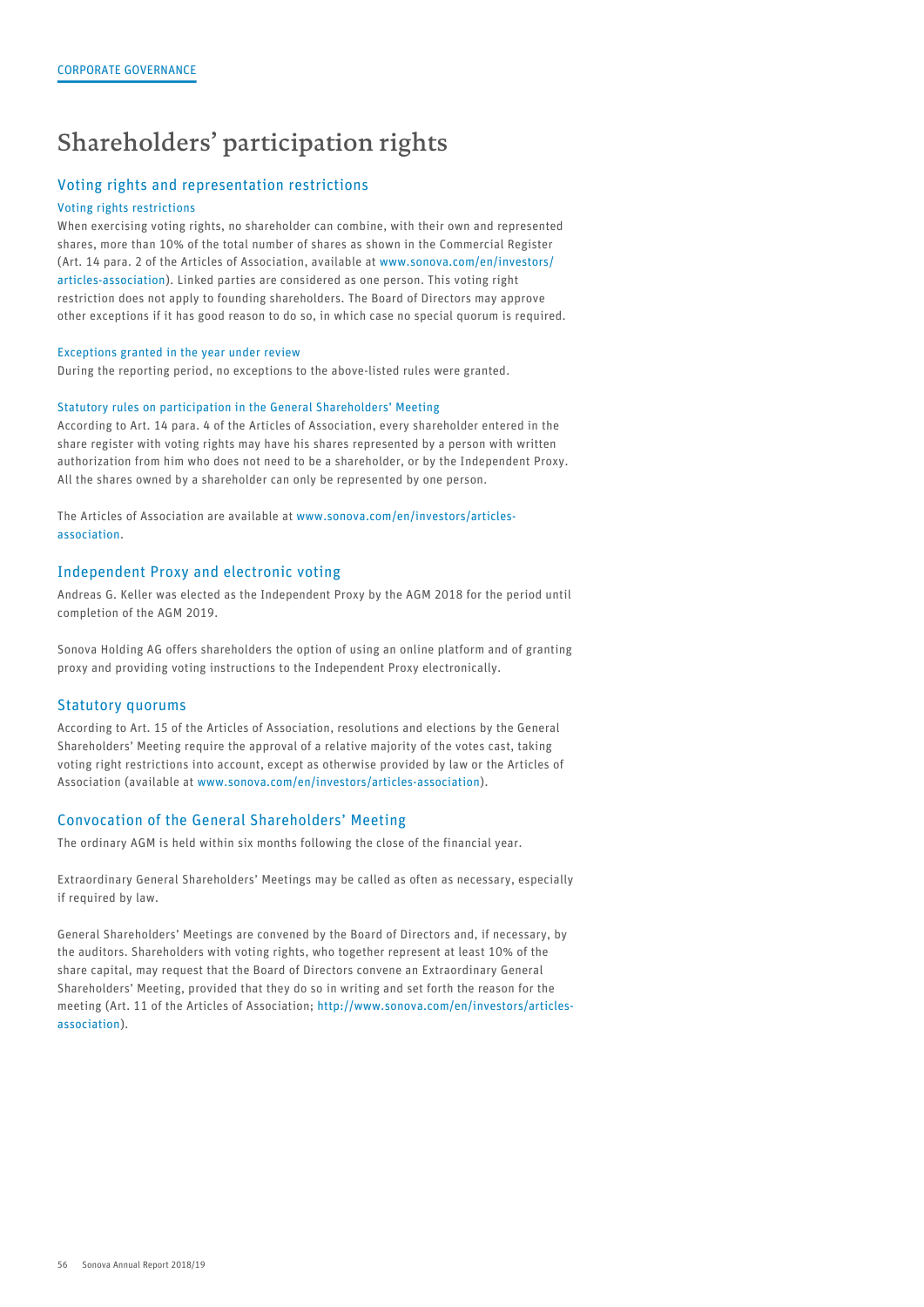### Inclusion of items on the agenda

According to Art. 12 para. 3 of the Articles of Association (available at [www.sonova.com/en/](http://www.sonova.com/en/investors/articles-association) [investors/articles-association\)](http://www.sonova.com/en/investors/articles-association) Shareholders with voting rights who represent at least 1% of the share capital may request that an item be put on the agenda for discussion by indicating the proposal or motion. Such requests must be addressed in writing to the Chairman of the Board of Directors no later than 60 days before the meeting.

#### Registration in the share register

For administrative reasons, the share register is closed approximately one week prior to the date of the General Shareholders' Meeting (the exact date is communicated in the invitation to the General Shareholders' Meeting). Admission cards and voting forms are sent to shareholders during this period. The shares can be traded at any time and are not blocked.

## Changes of control and defense measures

## Duty to make an offer

The Articles of Association of Sonova Holding AG do not contain provisions for opting out or opting up. The result is that an investor who directly, indirectly, or in concert with third parties acquires shares in the company and, together with the shares he already possesses, thereby exceeds the 33 ⅓% threshold of voting rights in the company is required to submit an offer for all shares outstanding, according to Swiss stock exchange law. The Articles of Association are available at [www.sonova.com/en/investors/articles-association.](http://www.sonova.com/en/investors/articles-association)

## Clauses on changes of control

In case of a change of control and a related termination of employment (double trigger), unvested equity instruments granted under the EEAP vest on a pro-rata basis only.

## Securities trading policy

The Board of Directors maintains a policy that prohibits the use of confidential information by corporate insiders. It institutes blocking periods to prevent insiders from trading in securities of Sonova Holding AG during sensitive time periods and requires pre-trading clearance for members of the Board of Directors, the Management Board, and selected employees.

## Auditors

### Duration of the mandate and term of office of the lead auditor

At the AGM on July 5, 2001, PricewaterhouseCoopers AG was elected auditor for Sonova Holding AG and the Sonova Group. At the AGM 2018, PricewaterhouseCoopers AG was reelected for another one-year term. Sandra Boehm has served as lead auditor for the existing auditing mandate since June 18, 2013. At its February 2019 meeting the Audit Committee discussed the relationship with external auditors and agreed to issue tenders to newly assign the audit mandate for the 2020/21 financial year, permitting PricewaterhouseCoopers AG to participate in the process.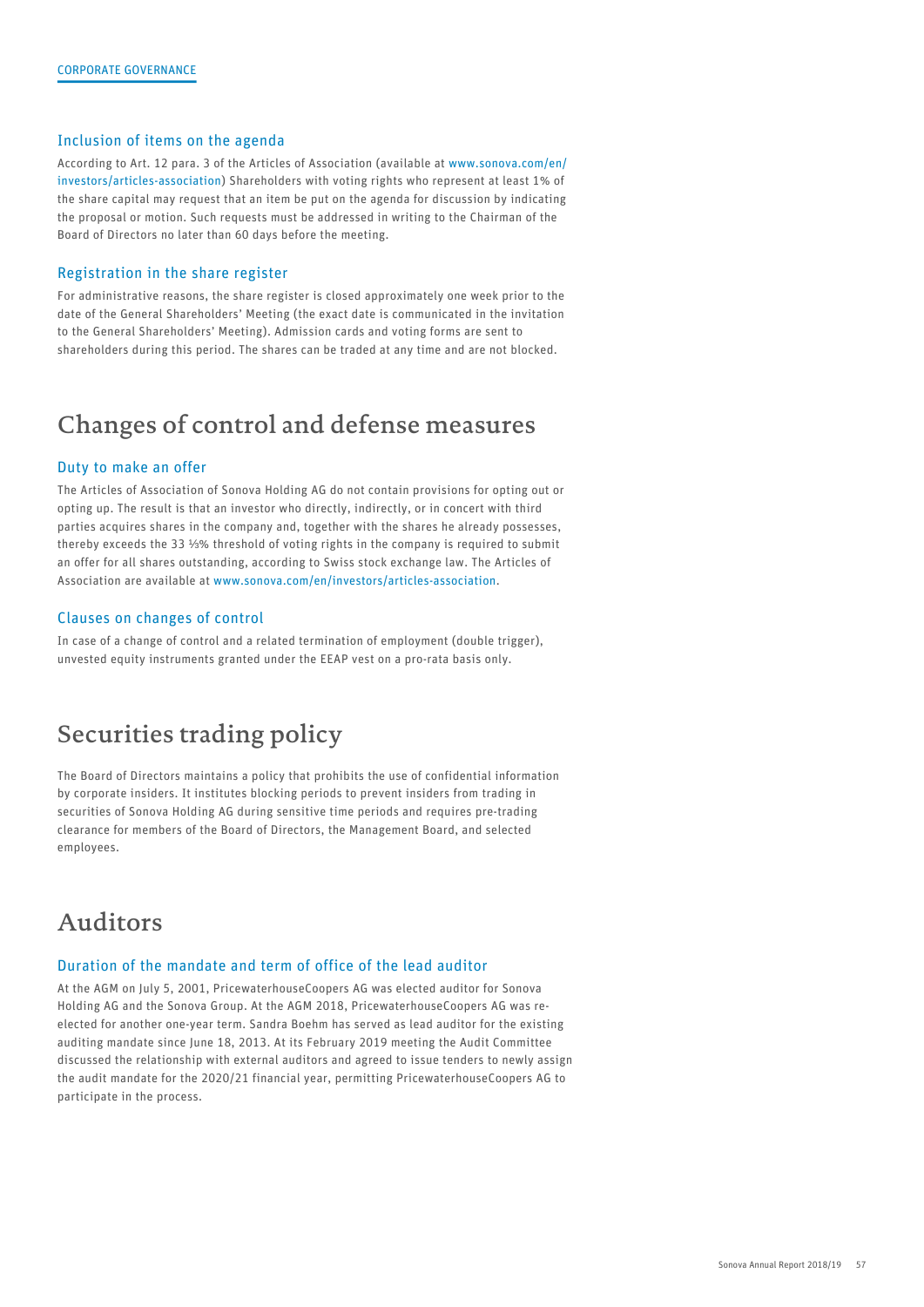### Fees

PricewaterhouseCoopers charged the following fees during FY 2018/19 and 2017/18:

| 1,000 CHF              | 2018/19 | 2017/18 |
|------------------------|---------|---------|
| Audit services         | 1,848   | 1,974   |
| Audit-related services |         |         |
| Tax services           | 39      | 59      |
| Non-audit services     |         | 25      |
| Total                  | 1,900   | 2,064   |

Audit services are defined as the standard audit work performed each year in order to issue an audit opinion on the parent company and consolidated financial statements of the Sonova Group, as well as opinions on the local statutory financial accounts or statements. Also included is extra work within the audit that can only be provided by the Sonova Group auditor, such as auditing of non-recurring transactions or the implementation of new accounting policies, as well as consents and comfort letters in relation to regulatory filings.

Audit-related services consist of support to the audit, such as providing advice on new accounting rules; this could be provided by sources other than the auditor who signs the audit report.

Tax services consist of services in connection with compliance with tax laws.

Non-audit services mainly consisted of consulting fees in connection with local regulatory requirements.

The values of audit, audit-related, tax, and non-audit services are in line with ratios suggested by commonly applied good practice standards that relate to the independence of auditors. A formal policy issued by the Audit Committee is in place that regulates all nonaudit assignments of the auditors.

#### Informational instruments pertaining to the external audit

The external auditors report their findings semi-annually directly to the Audit Committee of the Board of Directors. In FY 2018/19, the external auditors attended 3 out of 4 Audit Committee meetings physically or by telephone conference. The Audit Committee of the Board of Directors reviews the performance, compensation, and independence of the external auditors on a regular basis. The Audit Committee reports its findings to the Board of Directors quarterly.